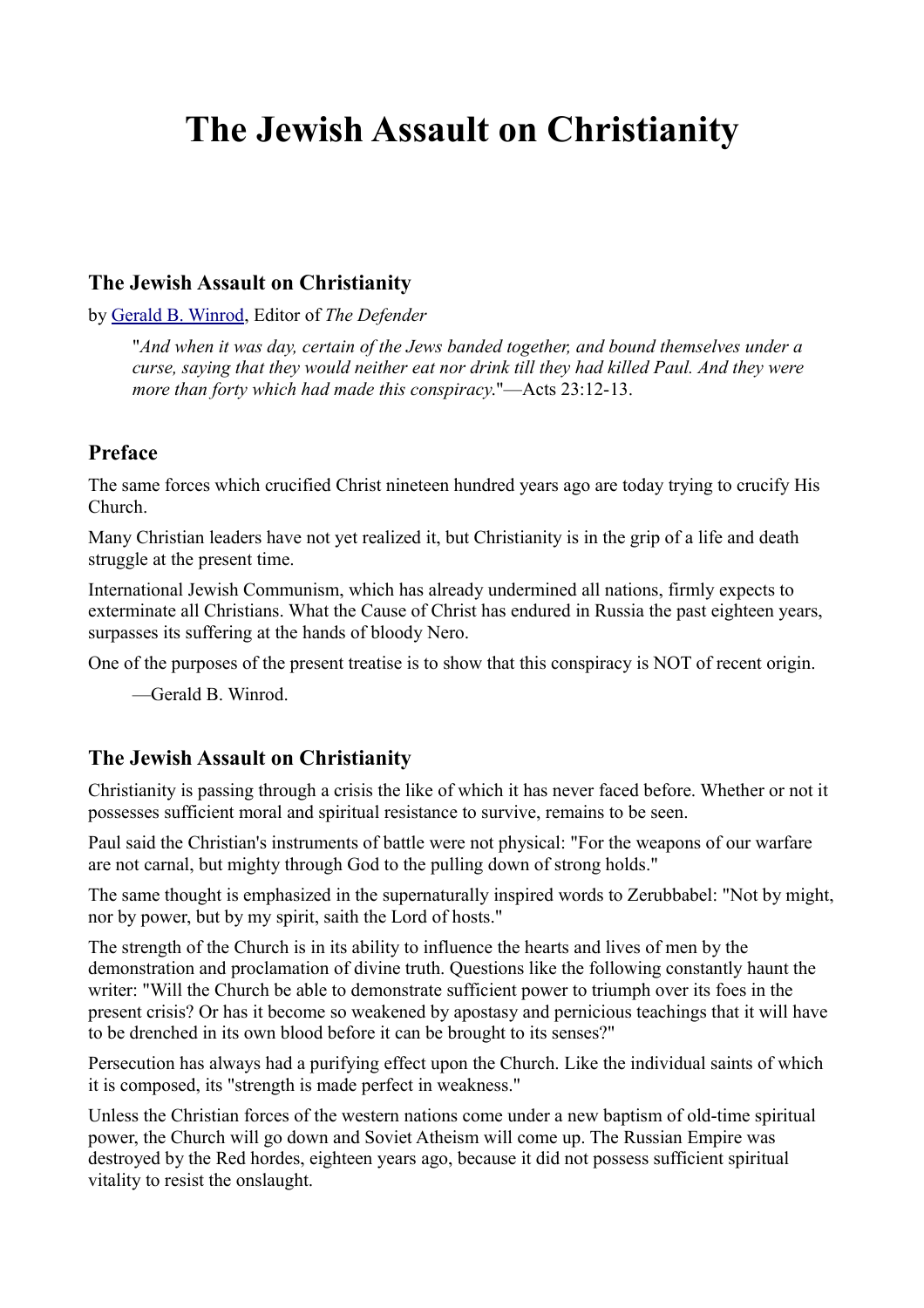The Greek Orthodox Church, which governed the religious life and thought of Russia, was a cold, dead, pagan institution. It lacked life, emotion and creative energy. Consequently it yielded to the first attack of organized Atheism. Its gorgeous temples have been turned into museums, brothels, and centers of entertainment and vice. Its wealth has been confiscated. Its priests and other leaders have been put to death. Its members have been slaughtered by the milllions. Church life is a memory of the past.

Now let us turn our attention toward Germany. Next to the British, the German people are the most religious people in Europe. Protestantism was cradled there. Out of sixty-seven million population, sixty million Germans are today identified with some kind of a Christian Church.

For several years, the Moscow conspirators focused their attacks upon Germany. It looked for a time as if the Country was doomed. But by degrees, the Church began to assert its moral and spiritual strength. Finally the deep, underlying principles of Christian truth manifested on the surface with the result, that by a single stroke, Communism was destroyed.

Dynamic evangelism is the only dependable antidote for Soviet Atheism.

In my book, *[Adam Weishaupt, a Human Devil](http://greatwhitedesert.org/dir/index.php?title=Adam_Weishaupt,_a_Human_Devil)*, I have shown that the same underground organization which produced the French Revolution is responsible for the present wave of international Communism.

The latter part of the eighteenth century witnessed the destruction of France. The same sinister agencies were at work across the English Channel in Great Britain. *It is a matter of historic record, admitted by the best historians, that the revival of John Wesley saved England from the fate of France*.

If the Church of America continues to lose its spiritual moorings, it requires no prophet to determine what the future will bring forth.

An old philosopher once said, to know a thing well one must understand its first cause. It is unpleasant to realize that a certain element of apostate Jewry is behind the turmoil of this dark hour and the present Soviet persecution through which the Church of Jesus Christ is passing.

# **The Jews and the Prophets**

Even a casual reading of the Old and New Testaments will show that the Jews are a disobedient and rebellious people. Nowhere in Scripture are Christians required to excuse and condone their evil deeds simply because of their nationality.

Jesus knew better than anyone else the unspeakable crimes of which these people are capable. It was to them that He addressed the following powerful polemic:

"Woe unto you, scribes and Pharisees, hypocrites! .... And say, If we had been in the days of our fathers, we would not have been partakers with them in the blood of the prophets. Wherefore ye be witnesses unto yourselves, that ye are the children of them which killed the prophets. Fill up then the measure of your fathers. Ye serpents, ye generation of vipers, how can ye escape the damnation of hell?"

In this indictment Jesus lays the charge of persecuting the prophets at the door of the Jewish people. It is by far the most severe, denunciatory and withering blast of language which fell from His lips during the entire thirty-three years that He was in the flesh.

The Jesus of this, the twenty-third chapter of Matthew, is not the quiet, reticent Jesus of modern literature and the fashionable pulpit. The Jesus, whose righteous indignation is here asserted, is a man of words and action, a man in the act of pronouncing eight woes upon the Jewish leaders and finally condemning them to the damnation of hell.

In the next breath Jesus affirms His Godhead and says that He will soon send other messengers of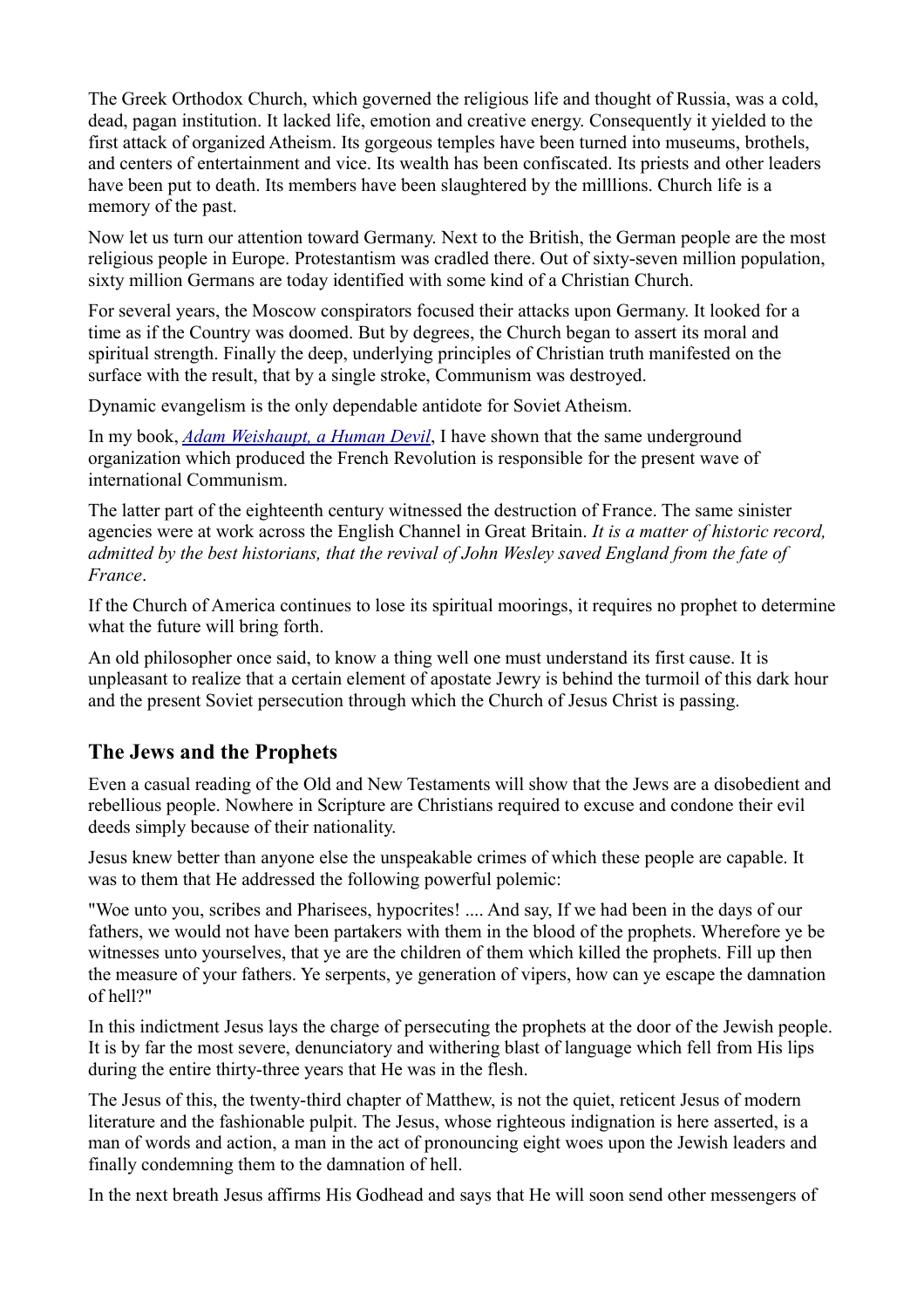God to them. He then predicts that they will treat His coming servants exactly like their fathers treated the prophets.

"Behold I send (or 'I am about to send') unto you prophets, and wise men, and scribes: and some of them ye shall kill and crucify; and some of them shall ye scourge in your synagogues, and persecute them from city to city; That upon you may come all the righteous blood shed upon the earth, from the blood of righteous Abel unto the blood of Zacharias, son of Barachias, whom ye slew between the temple and the altar."

True to the Lord's promise, after His departure He sent the first group of messengers forth on the day of Pentecost. Others followed later. The book of Acts records the persecutions and deaths they suffered at the hands of the very Jews who declared they would not have been guilty of the similar conduct of their fathers.

It is particularly significant to notice that Jesus blamed the Jews for the murder of Abel. But how could this have been in view of the fact Abel was a son of Adam and Eve, whereas the Jews date their origin from Abraham about nineteen hundred years before the birth of Christ?

By way of parenthesis, it should be remarked that the name Jew did not originate until a few hundred years after Abraham. It was first used in the book of second Kings as a reference to the patriarch Judah in distinction from the other ten tribes of Israel. Later the term became the appellation of the whole nation.

When Jesus accused them of killing Abel, He was seeing beyond their particular nationality. He was seeing beyond the garb of flesh which they were wearing.

He was looking deep into their souls. He was seeing the demonic poison which was stored up in their life stream. He knew that the same Satanic hatred for the program of God which took the life of Abel was to reach its climax in the murder of the Messiah and His apostles. Hence the judgment which He pronounced upon them: "How can ye escape the damnation of hell?"

To grasp the full meaning of the above reference to Abel, one needs to understand that from Eden to Bethlehem's manger there runs a perfect avenue of divine heredity. This path of the ages, carved straight through the human family, may be likened to the Gulf Stream which plows its way across the ocean. The conflict of the centuries is the fact that Satan tried repeatedly to break the royal line so the Redeemer of the world could not be born.

Early in Genesis, after the fall of man, it was announced that the "seed of the woman" would bruise the serpent's head. This is the first reference in Scripture to the virgin birth of Christ. Eve was given to understand that a male child, a descendant of hers, would break Satan's power in the world.

When Cain, the first child was born, it is evident that Eve thought he was the one who would destroy the serpent, then and there, because she said: "I have gotten a man from the Lord." This was a mistake for the reason that a study of Cain's life shows him to have been full of hereditary poison. He was guilty of six specific sins: he worshipped in self-will, was angry with God, refused to bring a sin-offering, lied to God, would not repent, and murdered his brother.

Abel, the second son, was in the blood-line between Eden and the manger. It was for this reason that Satan inspired the killing of Abel so the line would be broken. Seth was born later to repair the damage. After that, the two lines, ran in parallel until the deluge—the Sethites and the Cainites.

Noah, Shem, Abraham, Isaac, Jacob, David, and many others, were in the royal line from which the promised Redeemer was finally born.

Now, in the twenty-third chapter of Matthew, we find Christ charging the Jews with the same sin which was laid against Cain—namely, that they had become the instruments of Satan for the destruction of the plan of human redemption. The poison of the serpent had been handed down until that hour; it was flowing in their veins; the blood of the righteous Abel was upon them; they were cooperating with Satan; they had permitted themselves to become a party to the same crime of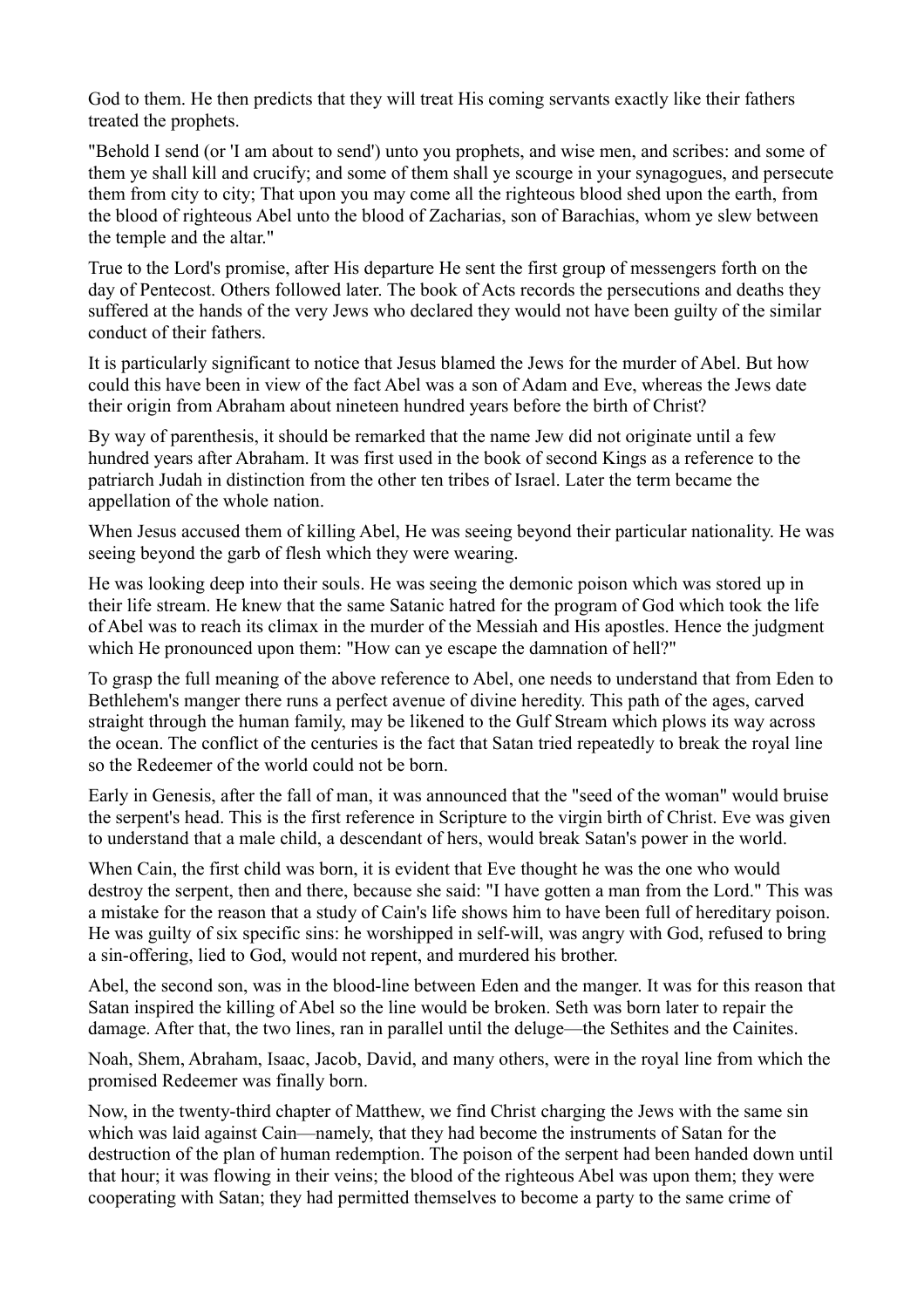which Cain was guilty; they were trying to destroy the Saviour of the world even as Cain tried to destroy the line from which the Redeemer was to be born.

When these facts are understood, this chapter becomes truly pathetic. There Jesus stands in the temple dedicated to the worship of the true God. He is confronted by a crowd of blind and impure hypocrites. Sinless anger burns on His face as His eyes melt into anguish and misery. From the hill on which the temple is situated he looks down upon the city spread before and beneath Him. He cries out: "O Jerusalem, Jerusalem, thou that kill—eat the prophets, and stonest them which are sent unto thee, how often would I have gathered thy children together, even as a hen gathereth her chickens under her wings, and ye would not!"

Then once more addressing the Jews, He cried: "Behold your house is left unto you desolate."

As Jesus walked down the steps that day, the people only saw a simple man leaving the temple, but the angels saw the God of Heaven forsaking it. As an example of how the Jews treated the prophets, Jesus cited the circumstance of Zacharias being slain between the temple and the altar. This takes us back to the twenty-fourth chapter of second Chronicles.

Baal worship had invaded Israel. Athaliah, the daughter of Jezebel, exalted herself to the throne of David. She caused all the male members of the royal family to be put to death except Joash, the six year old son of King Asaziah, who was hidden away secretly by the good priest Johoiada.

In this revolution which overtook his nation, Johoiada showed great tact and ability. He waited until public sentiment became ripe for a change, then on a certain day when a large crowd was assembled in the temple court, he displayed the child and drove Athaliah from the throne.

Soldiers had been previously concealed in the temple and were armed with weapons. At the proper moment, Johoiada released his private army from hiding and stationed warriors at the various places of entrance so no one could leave or enter the court.

The power of idol worship was thus broken, with a single stroke, in Israel. Athaliah with Mattan, her chief prophet of Baal, were put to death.

Johoiada died at the age of one hundred and thirty. As a signal honor he was buried "in the city of David among the kings."

Zechariah was the son of Johoiada and succeeded his father as the leading priest of Israel.

Because Zechariah dared to rebuke the Jewish leaders for their apostasy, King Joash had him put to death. "And the spirit of God came upon Zechariah the son of Jehoiada the priest, which stood above the people, and said unto them, Thus saith God, Why transgress ye the commandments of the Lord, that ye cannot prosper? because ye have forsaken the Lord, he hath also forsaken you. And they conspired against him, and stoned him with stones at the commandment of the king in the court of the house of the Lord. Thus Joash the king remembered not the kindness which Jehoiada, his father, had done to him, but slew his son. And when he died, he said, The Lord look upon it, and require it."

In less than a year from the time that Zachariah was killed, the Syrian armies overran Jerusalem and massacred the people. Joash was later put to death.

On the eventful day, when Jesus stood before the Jews who thirsted for His blood, He reviewed this bit of Israelitish history by reminding them of their crimes against the prophets of old.

#### **The Jews and the Christ**

Speaking to the sect known as the Pharisees, Jesus said: "Ye are of your father the devil, and the lusts of your father ye will do. He was a murderer from the beginning, and abode not in the truth, because there is no truth in him. When he speaketh a lie, he speaketh his own: for he is a liar, and the father of it."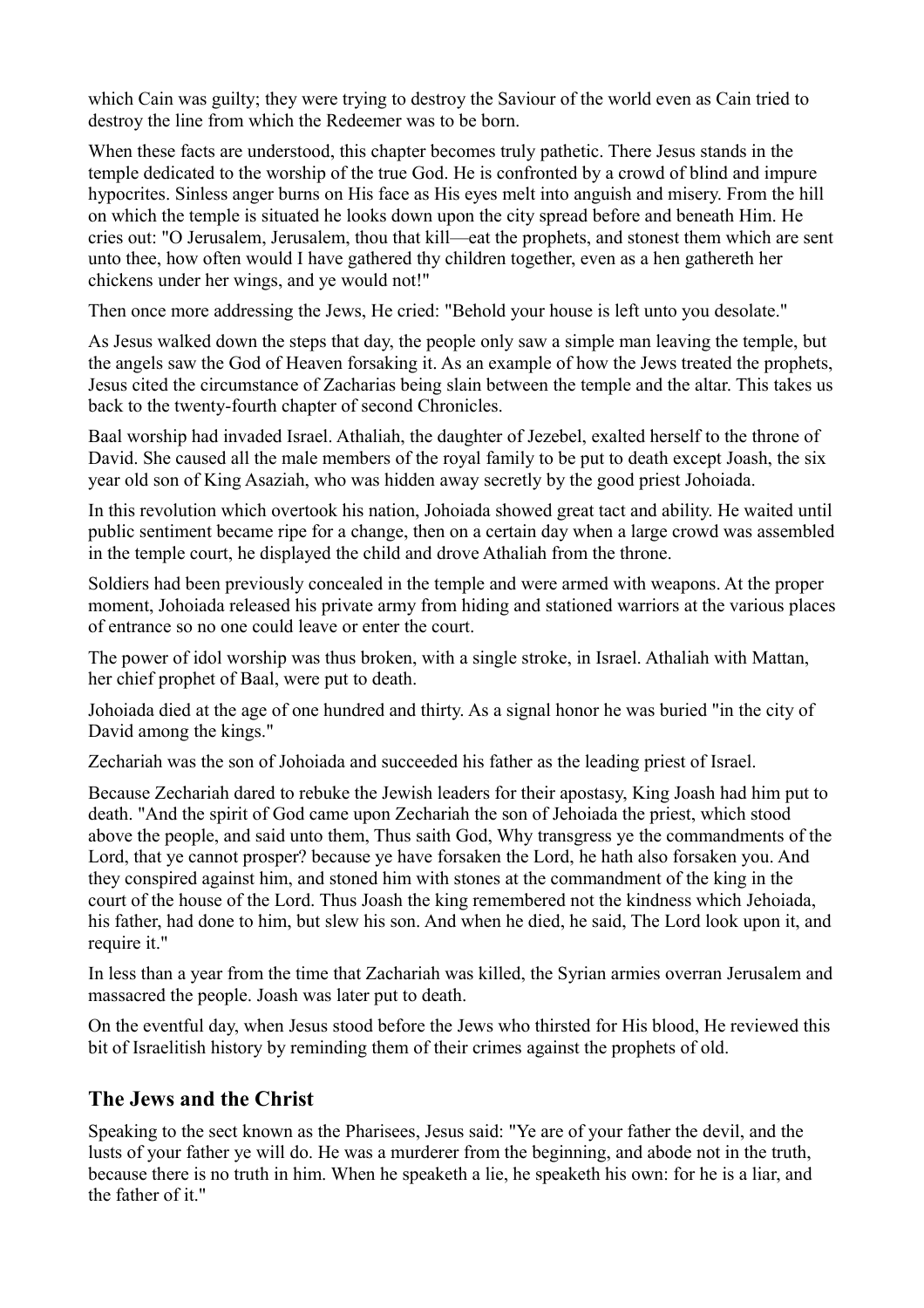The Pharisees wielded a Satanic influence over their nation. They represented a system of occultism mingled with Jewish doctrines and beliefs. They poured a constant stream of poison into the thinking of Jewry which twisted and perverted the minds of the rank and file of people.

Although the Sadducean high priests were the head of the Sanhedrin, the decisive influence upon public affairs was in the hands of the Pharisees.

The *People's Bible Encyclopedia* says: "They had the greatest influence upon the congregations, so that all acts of public worship, prayers, and sacrifices were performed according to their injunctions. Their sway over the masses was so absolute that they could obtain a hearing even when they said anything against the king or the high priest. Hence the Sadducees, in their official acts, adhered to the demands of the Pharisees, because otherwise the multitude would not have tolerated them."

As a Jew avoided as far as possible all contact with a Gentile, lest he should thereby be defiled, so did the Pharisee avoid, as far as possible, contact with the non-Pharisee, because the latter was to him unclean even though a Jew. The egotism of the sect is at once evident.

There is no way of calculating the demoralizing influence that this group of men had upon the people who looked to them for leadership. In tracing the origin of this organization we find that it began back in the occult demonism of the Chaldean sooth-sayers.

General A. Netchvolodow says: "The Chaldean science acquired by many of the Jewish priests, during the captivity of Babylon, gave birth to the sect of the Pharisees whose name only appears in the Holy Scriptures and in the writings of the Jewish historians after the captivity (606 B.C.). The works of the celebrated scientist Munk leave no doubt on the point that the sect appeared during the period of the captivity.

"From then dates the Cabala or Tradition of the Pharisees. For a long time their precepts were only transmitted orally but later they formed the Talmud and received their final form in the book called the *Sepher ha Zohar*."

When the leaders of Israel contacted the occultism of the Chaldeans they brought a Satanic element into Jewry which was in a great measure responsible for all of the subsequent crimes of the nation. The Pharisees carried on constant subversive activities against the Gentile peoples around them. They were, in a sense, the Communists of their day. To them, a Gentile was no better than a dog.

Josephus, the great Jewish historian, explains: "For there was a certain sect of men that were Jews, who valued themselves highly upon the exact skill they had in the law of their fathers, and made men believe they were highly favoured by God. These are those that are called the sect of the Pharisees, who were in a capacity of greatly opposing kings. A cunning sect they were, and soon elevated to a pitch of open fighting and doing mischief. Accordingly, when all the people of the Jews gave assurance of their good-will to Caesar, and to the king's government, these very men did not swear, being above six thousand; and when the king imposed a fine upon them, Pheroras's wife paid their fine for them. In order to requite this kindness of hers, since they were believed to have the foreknowledge of things to come by Divine inspiration, they foretold how God had decreed that Herod's government should cease, and his posterity should be deprived of it; but that the kingdom should come to her and Pheroras, and to their children. These predictions were not concealed from Salome, but were told the king; as also how they had perverted some persons about the palace itself; so the king slew such of the Pharisees as were principally accused, and Bagoas the eunuch, and one Carus, who exceeded all men of that time in comeliness, and one that was his catamite."

Josephus also tells how the Pharisees were able to crowd their way into the lives of Gentile rulers to the point of gaining control of whole nations exactly as Jewish financiers and political leaders are doing today.

The following historical statement by Josephus, describing ancient Alexander, at the time when Alexandra was ruling, sounds like it might have been written about some modern country: "These are a certain sect of the Jews that appear more religious than others, and seem to interpret the laws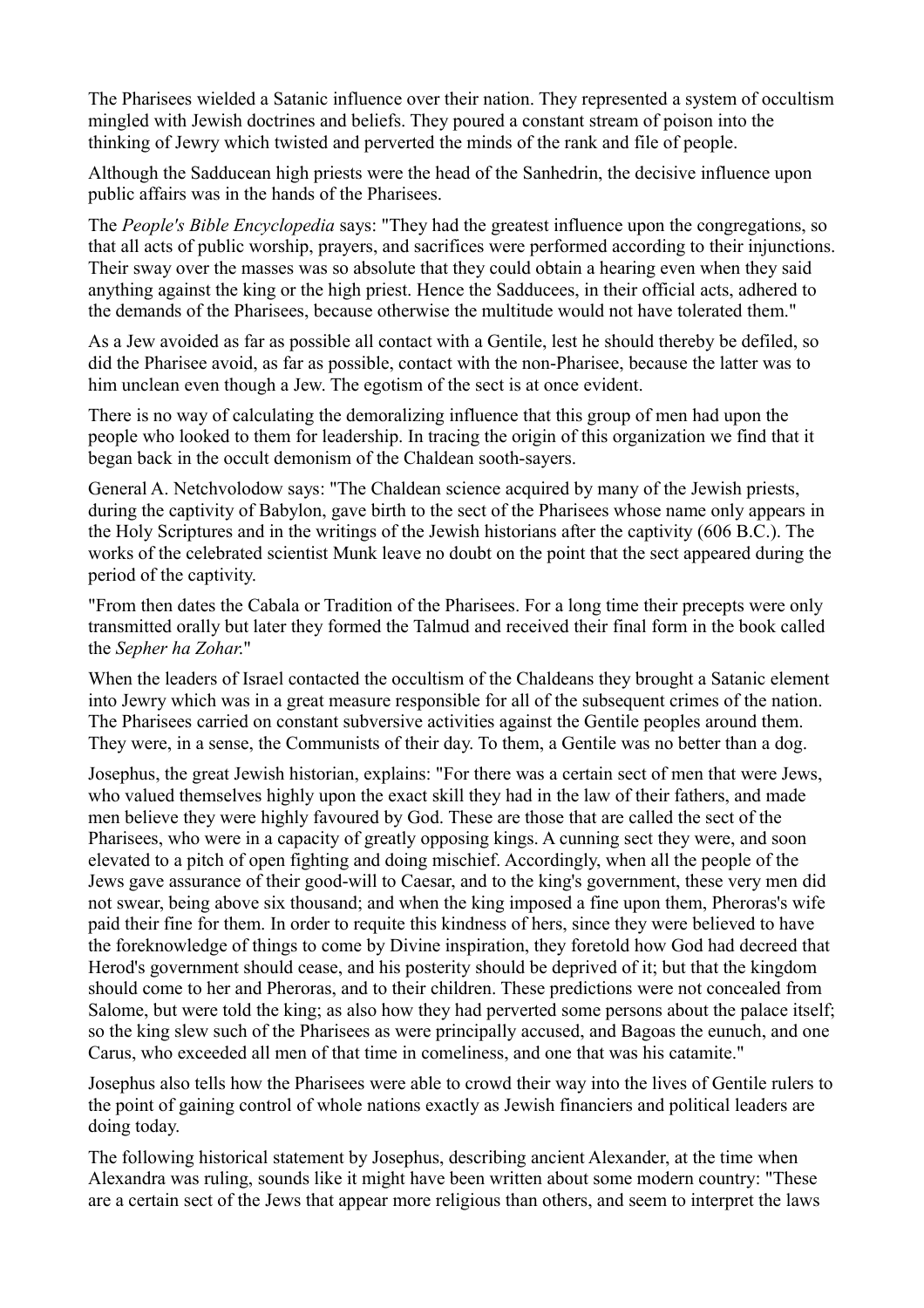more accurately. Now Alexandra hearkened to them to an extraordinary degree, as being herself a woman of great piety towards God. But these Pharisees artfully insinuated themselves into her favour by little and little, *and became themselves the real administrators of the public affairs*: they banished and reduced whom they pleased; they bound and loosed (men) at their pleasure: and, to say all at once, they had the enjoyment of the royal authority, whilst the expenses and the difficulties of it belonged to Alexandra. She was a sagacious woman in the management of great affairs, and intent always upon gathering soldiers together; so that she increased the army the one half, and procured a great body of foreign troops, till her own nation became not only very powerful at home, but terrible also to foreign potentates, *while she governed other people, and the Pharisees governed her*."

Thus we see how, back there, powerful Jews were able to rule from behind the scenes, pull wires and produce Gentile strife the same as they are doing today through their "Gentile fronts" among the various nations. We must always remember that it is natural for the Jewish people to have only contempt for Gentiles. They are possessed of a natural aversion for Christianity. When they gain control of a country, as in Russia at the present time, they never fail to vent their ill-will upon Christians.

From the foregoing, we now understand that the Pharisees represented the secret, sinister organization which existed for the purpose of opposing God and overthrowing all law and order. Out of their evil, occult program, there eventually came two documents known as the Kabbalah and the Talmud.

The Kabbalah governs the spiritual life of the Jews, while the Talmud regulates things material.

Concerning the writings of the rabbis which were added to the Old Testament Scriptures by these leaders, Josephus says: "What I would now explain is this, that the Pharisees have delivered to the people a great many observances by succession from their fathers, which are not written in the laws of Moses; and for that reason it is that the Sadducees reject them, and say that we are to esteem those observances to be obligatory which are in the written word, but are not to observe what are derived from the tradition of our forefathers."

It is believed by many that the Talmud and other writings of the Jewish leaders were directly responsible for the rejection of Christ. These "traditions" blinded the eyes of the people to a true understanding of the prophecies which related to the coming of the Messiah. They produced the hatred which finally resulted in the assassination of the Son of God.

Hence the words of our Lord: "Why do ye also transgress the commandment of God by your tradition?" And again: "Thus have ye made the commandment of God of none effect by your tradition."

A few quotations from the Talmud will give an insight into the mental processes of the rabbis of all ages, and will show why these inhuman writings were objectionable to Jesus. Gentiles, realizing the sinister contents of these documents have sought at different times to destroy them. All copies were ordered burned by Philip IV, the Fair, King of France, in 1306, but the book survived the flames.

The Jewish conception of God was that of a tyrant whose wrath had to be constantly appeased by the most rigid observances. He was confined, they believed, to the four walls of their own bigoted nationalism. Their contempt for other peoples is shown by quotations from the Talmud:

"You (the Jews) are human beings, but the nations of the world are not human beings but beasts."

"On the house of the Goy (non-Jew) one looks as on the fold of cattle."

The following prayer from the Talmud is quoted to the present day: "We beg Thee, O Lord, indict Thy wrath on the nations not believing in Thee, and not calling on Thy name. Let down Thy wrath on them and inflict them with Thy wrath. Drive them away in Thy wrath and crush them into pieces. Take away, O Lord, all bone from them. In a moment indict all disbelievers. Destroy in a moment all foes of Thy nation. Draw out with the root, disperse and ruin unworthy nations. Destroy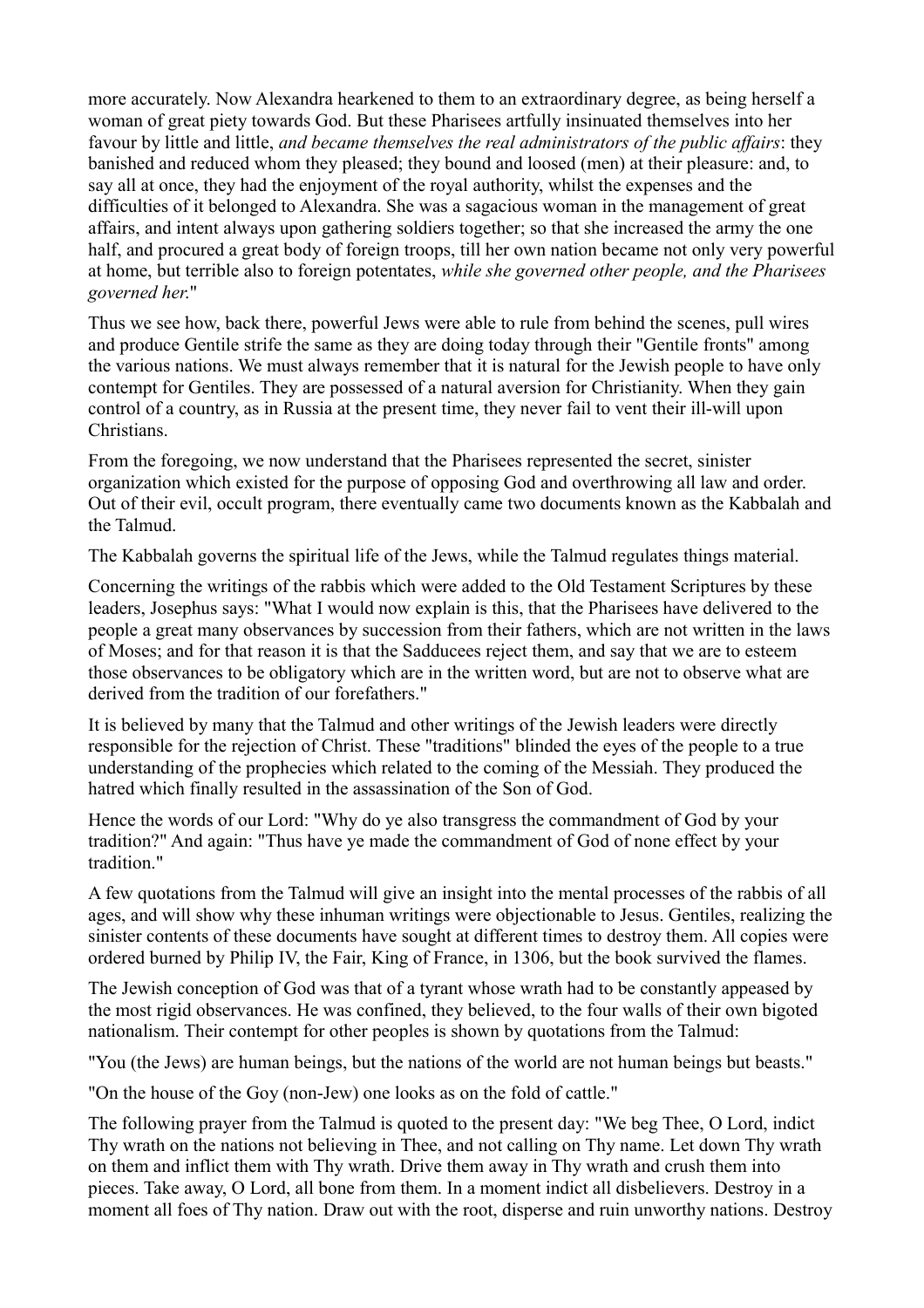them! Destroy them immediately, in this very moment!"

"It is more wicked to protest the words of the rabbis than of Torah (law of Moses)."

"The decisions of the Talmud are words of the living God. Jehovah himself asks the opinion of earthly rabbis when there are difficult affairs in heaven."

"Jehovah himself in heaven studies the Talmud, standing: he has such respect for that book."

The Talmud teaches that the Jewish nation is the only nation selected by God, while all the remaining ones are contemptible and hateful. That all property of other nations belongs to the Jewish nation, which consequently is entitled to seize upon it without scruples. That an orthodox Jew is not bound to observe principles of morality towards people of other nations, and on the contrary, he even ought to act against morality, if it is profitable for himself or for the interest of Jews in general. Continuing quotations from the Talmud:

"A Jew may rob a Goy, he may cheat him over a bill, which should not be perceived by him, otherwise the name of God would become dishonored."

"It is permitted to kill a Jewish denunciator everywhere ... it is permitted to kill him before he has denounced ... though it is necessary to warn him and say, 'Do not denounce.' But should he say, 'I will denounce,' he must be killed, and he who accomplishes it first will have the greater merit."

"How to interpret the word 'robbery'. A Goy is forbidden to steal, rob, or take women slaves, etc., from a Goy or from a Jew, but he (a Jew) is not forbidden to do all this to a Goy."

It would be a mistake to pass lightly over the Satanic influence which the Chaldean priests wielded upon the Jewish leaders while they were in Babylon. This association of Jews with pagan magicians perverted the teaching of the Old Testament into murky materialism and brought the people under a despotism of demonism.

In Scripture the Chaldeans are classed with the magicians, astrologers, soothsayers and sorcerers. Therefore, the inner circle of Jewish leaders in the days of Christ were nothing short of black magicians.

Is it reasonable to suppose that this hereditary poison which was handed down in the life-stream of Jewry, from the time of the Old Testament prophets, has ceased to exist?

The common-sense answer is No. We have with us today the same kind of human "vipers" that Christ had to contend with nineteen hundred years ago. They constituted the scheming, tricky group which stirred up the mobs that screeched for the destruction of the Son of God. They uttered the most vicious cry that over fell from human lips: "Crucify him! Crucify him!" "Then Pilate said unto them. Why, what evil hath he done? And they cried out the more exceedingly, Crucify him."

Had Christ shown hatred toward the Gentiles, started a revolution, organized an army, marched on Rome and promised to give the Jews earthly power, they would have accepted Him as their Messiah and King. But they rejected Him because He said: "My kingdom inset of this world: if my kingdom were of this world, then my servants would fight, that I should not be delivered to the Jews."

It was a tragic night when our Lord went into the garden of Gethsemane for His final season of prayer before facing Calvary. Three times He prayed: "O my Father, if it be possible, let this cup pass from me: nevertheless not as I will, but as thou wilt."

Prior to this time, certain Jewish leaders had approached one of the disciples with a financial offer if he would only lead the mob to the place where the Saviour had secluded Himself for the evening.

The Jews possess rare ability for stirring up strife among the Gentiles. They know exactly how to create confusion and unrest. They are experts in arousing human passions by producing mob psychology. They are able to stampede crowds into croaking special phrases like frogs.

We see this today in the streets of the large cities of the world where throngs of unemployed men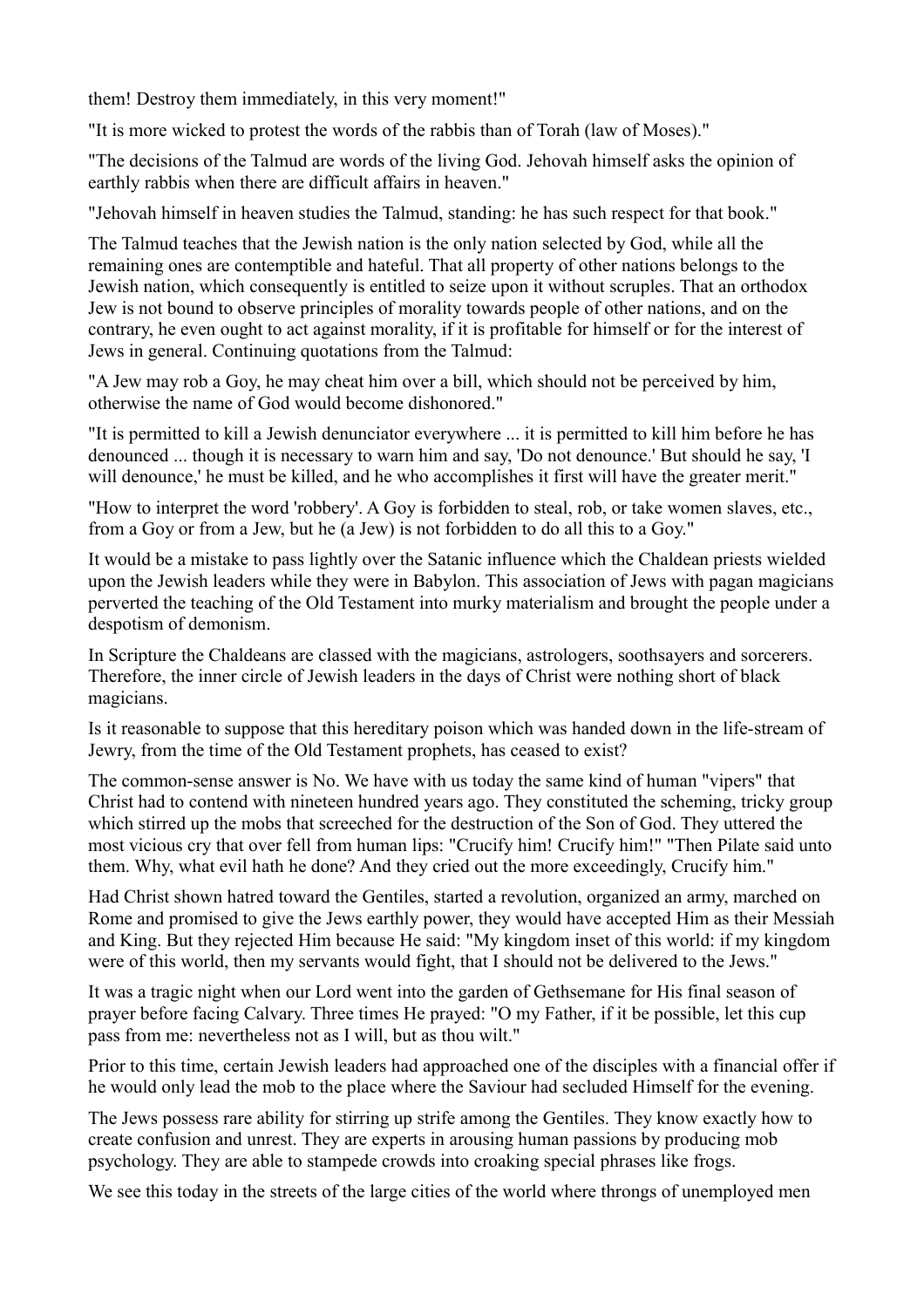congregate, carrying banners, and repeating slogans. Little do these mobs know that behind their misery there are usually Jewish Capitalists who have deliberately planned the abnormal economic conditions which produced their suffering. Little do these mobs know that at the top of their Communist organizations there are powerful, but diseased, Jewish minds.

Judas told the conspirators that the One Whom he should kiss would be Jesus. So, the deceiver drew near, sneaking like a serpent through the undergrowth and shrubbery of the garden. Reaching the Master, he greeted Him with a familiar oriental salutation consisting of a gentle embrace and a kiss on the cheek.

In a few minutes the Lord was entirely at the mercy of the savage pack of Jewish wolves. They were determined to do away with Him. This was the world's blackest night.

First the innocent Victim was taken to the home of Caiaphas, the high priest. Then to the Sanhedrin. And finally to Pilate's Court. All three of these trials were illegal. Both Jewish and Roman laws were broken.

Meanwhile, Judas had collected the thirty pieces of silver due him for his part in the crime. He hurried quickly away from the mob, into the semi-darkness, down the path, and vanished from sight. At first he was inclined to congratulate himself on having made some easy money. This was before his conscience began lashing him.

Is it too much to suppose that Judas soon discovered that he had blood on his lips?

Yes, his mouth was moist. He found his lips were bloody. Only a few minutes ago, he had kissed the cheek of the Son of God. And the sweat which bathed the Lord's face had been great drops of blood.

It was true that blood was oozing through the pores of the Lord's body at the time of the fatal kiss. Medical science declares that only one thing can produce a bloody sweat—namely, a broken heart.

In the sad hour of the garden prayers, Jesus loved the world so much, so deeply, that the physical organ in His breast could not stand the strain; it actually collapsed. His heart could not stand the outburst of emotion. It was literally, physically ruptured. And this sad experience fulfilled Psalms 69:20: "Reproach hath broken my heart." When the heart collapsed from the deep emotional impact, blood naturally dripped through the pores of His flesh.

Let sinners remember that this was the way Jesus Christ loved them just before He went to Calvary to suffer for the sins of the world.

Try to imagine the feelings of Judas when he discovered the blood of the Master on his lips! Poor conscience stricken creature!

Back to the Jewish leaders he ran. "I have sinned", he cried, "in that I have betrayed *innocent* blood."

"What is that to us?" the Jews replied scornfully. "See thou to that."

Then the cringing betrayer literally threw the thirty pieces of silver on the floor of the temple, and fled from the presence of the vicious priests. "I have betrayed innocent blood," he sobbed.

Judas was found dead a few hours later, having committed suicide.

Special notice should be taken of the word "innocent". The last thing the betrayer did before he died, was to declare that Jesus Christ was guilty of no wrong, that He had committed no sin, that He was living a clean, pure, innocent, sinless life.

Had Jesus been guilty of one sin, Judas would have known about it and would have used it to justify his heinous crime in that tragic hour. The immaculate life that the Master lived while in the flesh, is an unanswerable argument for His immaculate conception and Godhead.

Yes, this innocent, sinless Man from heaven, was subjected by Jews, to every conceivable indignity, and because of their demands was finally put to a horrible death on a disgraceful cross like a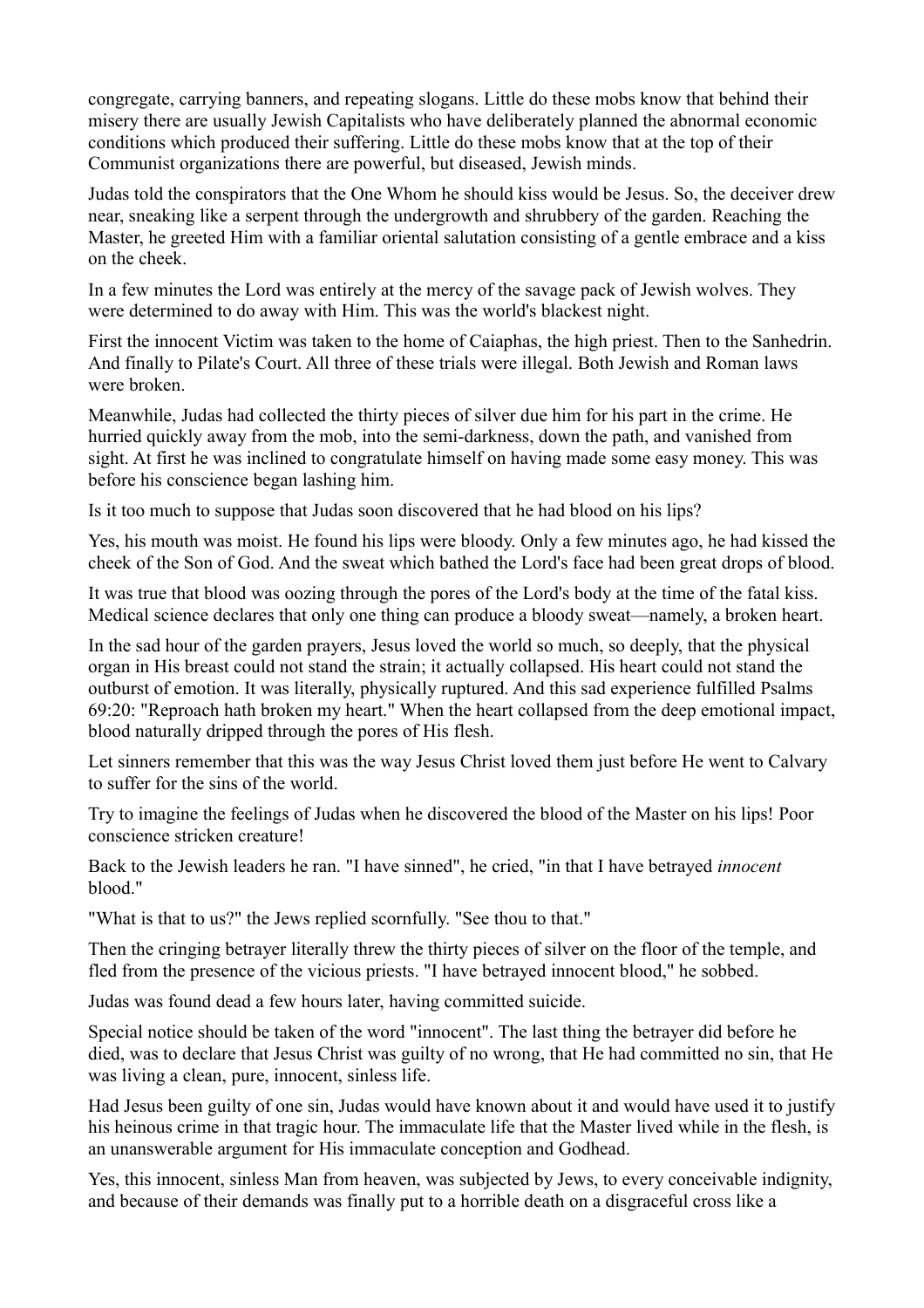common criminal.

## **The Jews and the Church**

In the parlance of the street the Jew is sometimes called a "Christ hater." The spirit of Judaism is one of direct antagonism to the principles of Christianity.

It is not difficult to understand why an apostate people, who have rejected their Messiah, should continue in spiritual darkness and despise everything that bears His name. No sooner had the tomb of Christ been sealed than the tormenters set out to destroy His followers. This assault has continued straight through the centuries, until now it has come into fruition in the form of international Jewish Communism.

In the first twelve chapters of the book of Acts, five specific persecutions, sponsored by Jews against the infant Christian Church, are recorded. Failing to blot the new religious conception from the face of the earth by putting its Leader to death, they invented every conceivable scheme for torturing and murdering those who pledged allegiance to His plan for redeeming the world from the curse of sin.

The Jews regarded Christianity as being an illegitimate child of Judaism. Therefore, in their hatred, they believed it to be their solemn duty to stamp it out. After the divine visitation at Pentecost, so many thousands of Jews were converted that the leaders became alarmed.

One thing stood in their way—the resurrection of Jesus Christ. Had His body remained in the tomb, they would have found it easy to combat the new Faith which had suddenly sprung into existence. But with the resurrection being discussed on every side, they found themselves confronted with an insurmountable difficulty. When first faced with the fact of the empty tomb they did not hesitate to resort to deliberate falsehoods.

"And when they were assembled with the elders, and had taken counsel, they gave large money unto the soldiers, Saying, say ye, His disciples came by night, and stole him away while we slept. And if this come to the governor's ears, we will persuade him, and secure you. So they took the money, and did as they were taught: and this saying is commonly reported among the Jews until this day."

The first few months of the Church's history witnessed five distinct persecutions. What the Cause of Christ has endured at the hands of Jews, through the centuries, far surpasses anything the Jewish people have suffered from Christians.

The attitude of the Jews toward the early Church reminds us that there would be no Christianity in the world today had Paul and others not taken the Gospel message to the Gentiles.

*First persecution*: Acts 4:1-22. A pitiful beggar, a man born a cripple, was placed near the gates of the Jerusalem temple every day to beg for alms. On a certain occasion, as Peter and John were about to enter, the poor, helpless creature stretched forth a dirty, bony arm and pleaded for a coin.

"Silver and gold have I none," said Peter, "but such as I have give I thee: In the name of Jesus Christ of Nazareth rise up and walk."

Instantly the resurrection life of Christ smote the recipient of divine mercy and he jumped to his feet "walking, and leaping, and praising God." The man was more than forty years of age and had therefore been a familiar object on the streets of Jerusalem for years.

This miracle caused a great stir throughout the city. Large crowds of curious people gathered around the apostles and the healed beggar.

Peter was quick to take advantage of the opportunity and turned the occasion into a sermon. "Why marvel ye at this?" he asked, and then explained that a far more wonderful miracle had occurred a short time before in Jerusalem—namely the resurrection of Christ from the grave.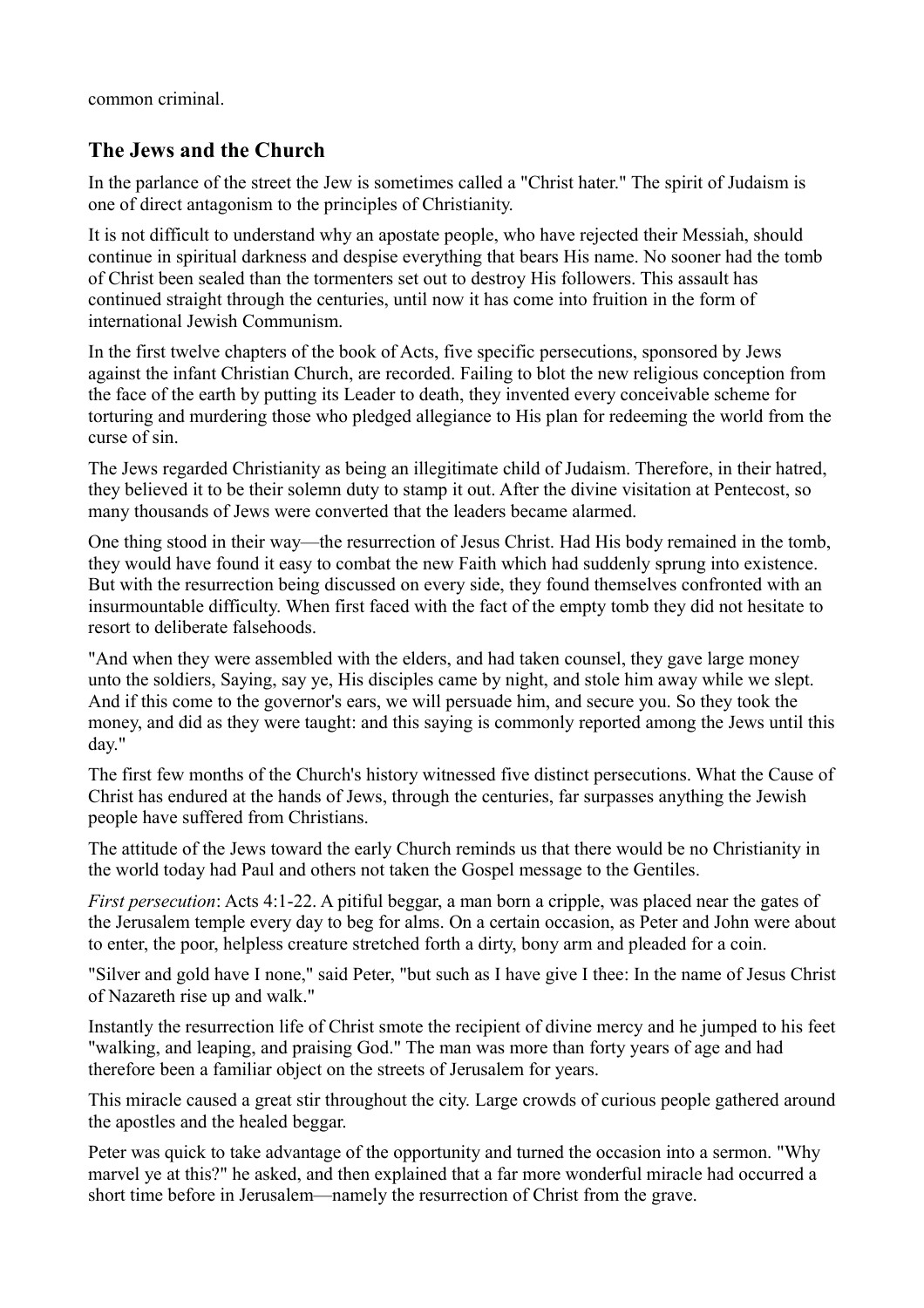When the report of this healing reached the treacherous Jews, their minds got busier than ever. They began devising new plans for putting an end to everything that was being done in the name of Christ.

Their first thought was to deny that the miracle had been performed. Then they realized that this was useless because the man was so well known. At that moment he was rejoicing, praising God, testifying to his deliverance and telling everybody what had happened. "And we cannot deny it," mourned the Jews who would have lied to discredit the story if it would have advanced their selfish purposes.

The members of the Sanhedrin came together and the little band of Christians were forced to appear before them. A torrent of abuse was turned loose upon the trembling group until finally Peter, "filled with the Holy Ghost," became bold. As spokesman for the group, he made it clear that the Christians proposed to obey God rather than man.

Had it not been that the mobs were at that time favorable toward the apostles because of the miracle which had been performed, the Jewish leaders would have no doubt put the entire body of believers to death.

*Second persecution*: Acts 5:17-42. "Many signs and wonders" were wrought among the people by the apostles. All manner of diseases were healed. But the Jews could see no good in any of this relief of human suffering because it did not come through the narrow, selfish channels of their bigoted nationalism.

The leaders agreed to the use of physical weapons in their attempt to destroy spiritual power, the same as Communists are doing today in trying to exterminate Christianity by killing Christians.

Repeated acts of supernatural intervention preserved the early Church. Without divine assistance it would have perished. These early miracles confirmed the words of the Founder that the gates of hell would not be able to prevail against the Church.

The Jews "laid hands on the apostles, and put them in the common prison. But the angel of the Lord by night opened the prison doors, and brought them forth." Next morning when the Jewish senate convened and messengers were sent to bring the apostles for trial, it was discovered that, unknown to the jailors, they had escaped and were at that very hour preaching in the area of the temple.

Jerusalem was in turmoil by this time. Had the officials dared, they would have killed the Christians without a legal trial. When the saints appeared before the tribunal they were told that they had been previously warned not to teach in the name of Jesus. "Ye have filled Jerusalem with your doctrine, and intend to bring this man's blood upon us," said the high priest.

From this, it is evident that the apostles had been denouncing the Jews and charging them with the responsibility of Christ's death. Here we find the leaders complaining about His blood being upon them, forgetting apparently their previous utterance: "His blood be on us, and on our children."

It is to the credit of our spiritual ancestors that they were able to fill a whole city with the doctrines of Christianity in the face of such defiant opposition.

Peter finally dared to shout: "The God of our fathers raised up Jesus, whom ye slew and hanged on a tree." Next, he called upon his persecutors to repent of their sins. We read that this "cut them to the heart." Who was this upstart that he should have the audacity to rebuke *them!*

When they were almost ready to demand the lives of the apostles, Gamaliel, a tolerant member of the Sanhedrin, lifted a warning voice. If the new cult was not of God, he declared that it would come to nought and fall by its own weight. "But if it be of God, ye cannot overthrow it; lest haply ye be found even to fight against God." At length, this line of common sense reasoning prevailed, and the passions of the leaders cooled a bit.

The result was, instead of killing the apostles, they were given another warning and a severe flogging. This form of punishment was cruel, brutal, cowardly and unjust. But even though bitter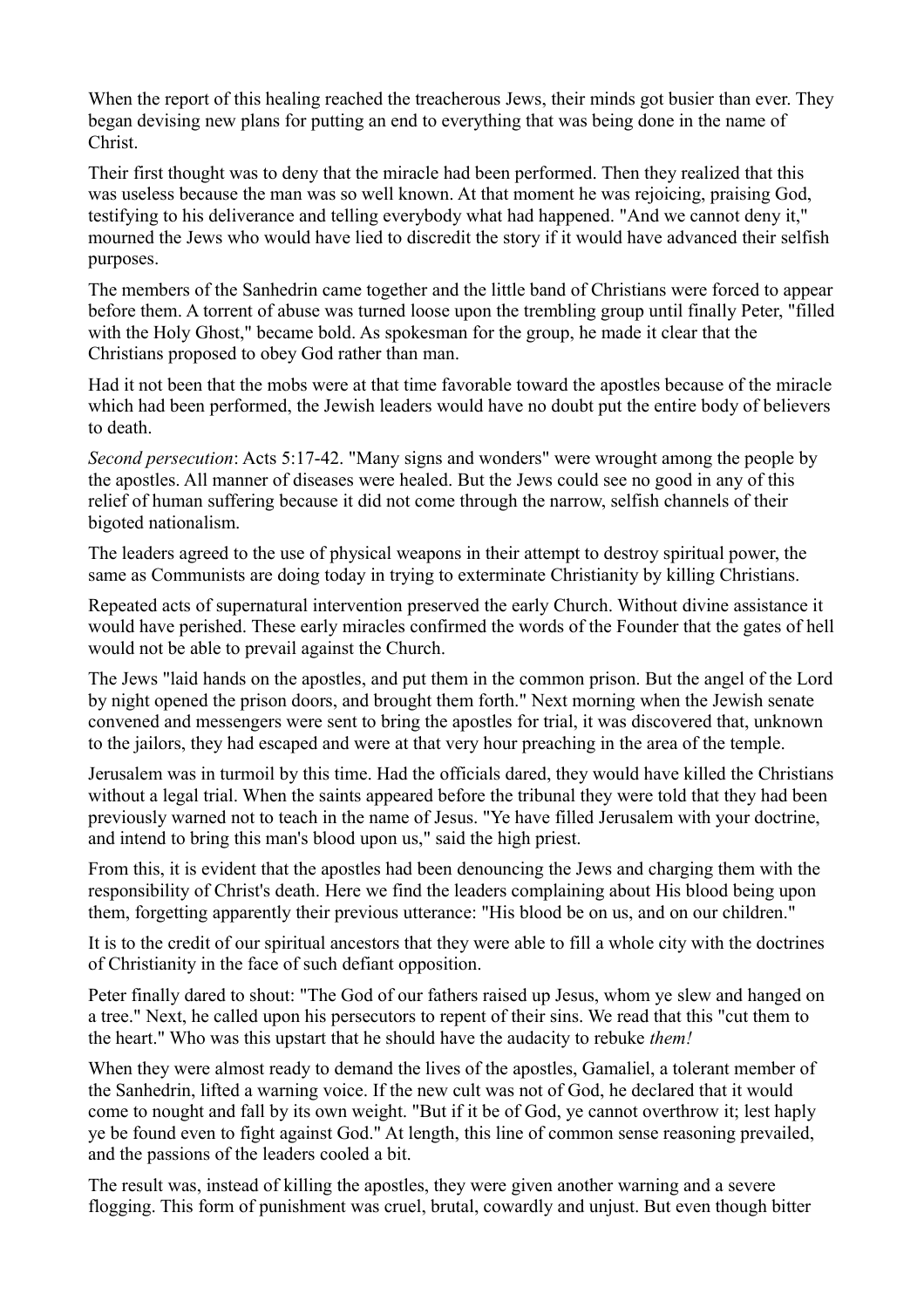and painful to the flesh, it caused rejoicing to the spirits of the faithful few. As the wounds healed they "rejoiced that they were counted worthy to suffer shame for His name."

The only way the Jews had of striking at the Christ Whom they hated was to injure His followers; they availed themselves of this opportunity.

Boldly and properly disregarding their illegal judges, the Christians kept on preaching Christ and reminding the Jews of their crimes against the government of God.

*Third persecution*: Acts 754-60. The blood of martyrs began flowing in the same year that the Lord ascended into heaven. The Jews' first victim after Christ was a man named Stephen, whose primary crime was belief in the deity of the Son of God. This was regarded as blasphemy.

The story of the murder of Stephen is one of the saddest in all the history of the Church. It is significant that a Hellenist, rather than an apostle, should have become the first Christian martyr.

Stephen was accused of three things: blaspheming God, setting aside the Old Testament, and belittling the Temple. Each of these charges was untrue. Even while lying witnesses were being introduced against him, the members of the Jewish counsel saw his countenance light up with a spiritual glow like "the face of an angel."

After listening to the charges, the priests asked their helpless victim: "Are these things so?" But instead of devoting himself to an answer of questions which everyone knew to be based upon falsehoods, Stephen entered into a discussion of Israelitish history and closed by rebuking his judges for their hypocrisy.

He declared that their devotion to God, the Law and the Temple, was hypocritical. Here are his words: "Ye stiffnecked and uncircumcised in heart and ears, ye do always resist the Holy Ghost: as your fathers did, so do ye. Which of the prophets have not your fathers persecuted? And they have slain them which showed before of the coming of the Just One; of whom ye have been now the betrayers and murderers."

Thus Stephen laid bare the full measure of their guilt. The blood of the Son of God was upon their heads; they had ignored the miracles which testified of His deity; they had rejected the Pentecostal program of the new Church; they had also spurned the wooings of the Holy Spirit. Before God they stood condemned, and judgment was sure to overtake them! Taking no thought of his own safety, Stephen shot his words of truth, like barbed arrows, into the hard hearts of his merciless tormentors.

As he spoke, the Jewish leaders yelled and screamed to drown his words. They stopped their ears with their fingers to avoid hearing the truth about themselves. Like serpents they hissed their poison at the courageous Christian. They rushed upon him with one accord.

In their madness they dragged him outside the city, removing their outer garments as they ran. With stones they pelted the body of the first Christian martyr until his life ebbed away. This execution was illegal because the matter was not submitted to the Roman Governor.

Emulating the blessed Saviour, Stephen cried with a loud voice: "Lord, lay not this sin at their charge." "And when he had said this, he fell asleep."

*Fourth persecution*: Acts 8:1-3. The first three persecutions were spontaneous and did not result from deliberate planning. There had been no co-ordination of effort. Events had transpired so rapidly that there had been no time to sit down and quietly work out a concerted plan of attack.

But the spilling of Stephen's blood seemed to whet the Jewish appetite for more Christian suffering. From that hour, nothing but a terrible pogrom could possibly satisfy them. The sight of blood, the appearance of the first deadly wound in the flesh of a believer, seemed to stir all their criminal instincts.

They came to the conclusion that an organized effort was imperative if the new Faith was to be put down. Up until that time, their attempts to suppress the truth had proved ineffective. In searching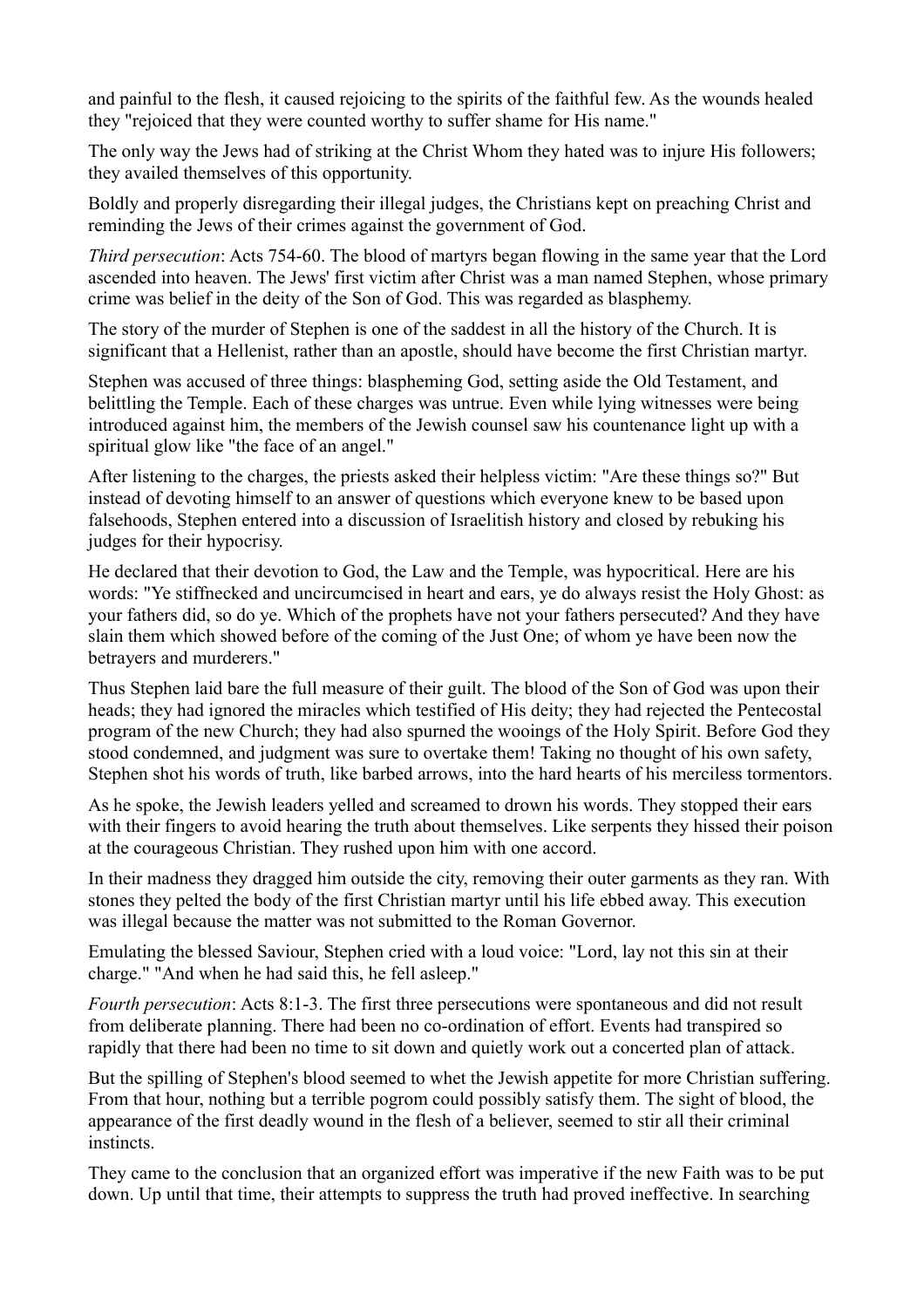for a persecutor who would be both cunning and brutal they selected a brilliant young rabbi by the name of Saul from the city of Tarsus.

It will be recalled that this was the young man who had guarded the coats of those who stoned Stephen. Saul stood grinning at the contortions of the martyr squirming and writhing in death agonies, under the barrage of rocks which were heaped upon him.

Jesus told his followers to go everywhere proclaiming the glad tidings. This was done following the Pentecostal harvest feast which brought Jews to Jerusalem from all parts of the civilized world. Those who accepted the Gospel message, on that great occasion, returned to their various communities to kindle spiritual fires.

Unwittingly, in the fourth persecution, the Jews contributed to the success of this very plan of evangelizing because when Saul began scattering believers, driving them from their homes, forcing them into exile, "persecuting them from city to city," every such Christian became an evangelist.

Until this time, the activities of the Christians had been confined for most part, to the city of Jerusalem and its immediate environs, although a skeleton of Church organization was set up reaching into other areas, resulting from the embers which blew in all directions after the experience Pentecost.

"As for Saul, he made havock of the church, entering into every house, and haling men and women, committed them to prison. Therefore they that were scattered abroad went everywhere preaching the word."

The very name Saul became a terror to the early Christians because of the heartless methods which he used. He and his helpers were happiest when they could rush into a house and catch a little group of believers in the act of worshipping—they would kill and wound some, banish others, and torture still others in ways too numerous and terrible for words.

The irony of this organized attempt on the part of the Jews to blot the cause of Christ out of existence, was the fact that their own ring leader got gloriously converted on the road to Damascus and became the greatest missionary and evangelist the world has ever known.

But, in later years, Paul never forgave himself, nor was he ever able to erase the memories of his early attacks upon the little Church, which he came to love so dearly and for which he finally sacrificed his life.

*Fifth persecution*: Acts 12:1-19. The next spasm of Jewish terror, mentioned in the early part of the book of Acts, was directed against Peter. This persecution is of particular importance because it introduces a new element in the Jewish plan of destroying Christianity. It reveals the scheme, which was continued for hundreds of years, influencing Gentile rulers to do their dirty work for them.

During the first few centuries of Church history, when the pagans slaughtered Christians by the tens of thousands, a careful study will show that time and again the pogroms were precipitated by powerful Jews who were able to maneuver things from behind the scenes. They simply used pagans to carry out their crimes against Christians in the same manner that the player moves chessmen on the board.

St. Justin said in the middle of the second century: "*The Jews were behind all the persecutions of the Christians. They wandered through the country, everywhere hating and undermining the Christian faith*."

Tertullian said about the same time: "The Jews formed the breeding ground of all anti-Christian action."

A plain example of Jews causing unbelieving Gentiles to destroy Christians is to be seen in this, the fifth persecution. We read that Herod the king has James put to death by the sword because of Jewish influences being brought to bear upon his throne. This ruler was the grandson of Herod the Great who murdered the babes of Bethlehem after the birth of Christ. James was one of the three,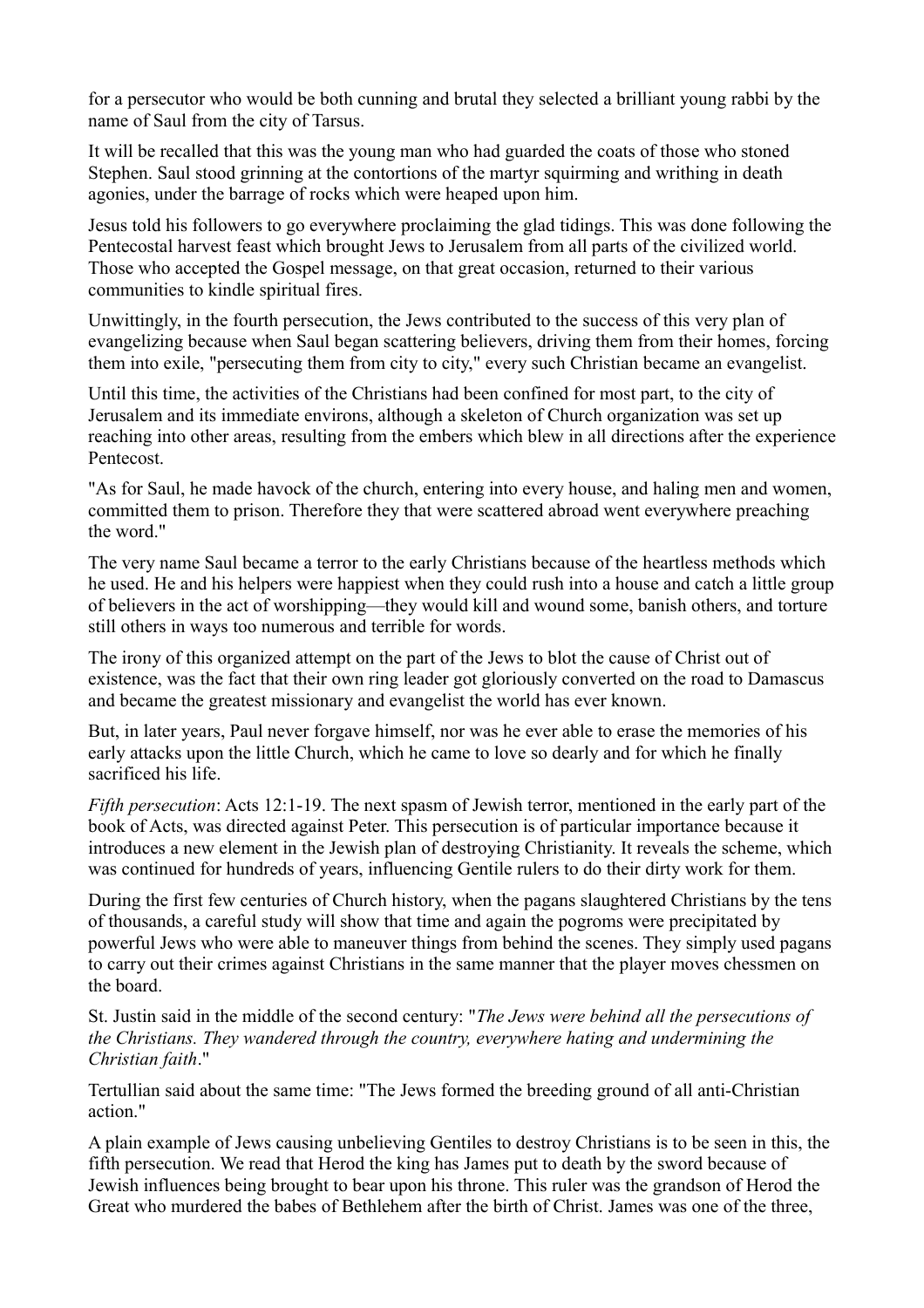with Peter and John, who enjoyed the sweetest possible fellowship with the Lord.

No details are given in the Scriptures about the killing of James. And yet underneath the simple statement, a deep anguish and sympathy may be felt. Then the next verse shows that the wicked king had planned to make away with Peter in the same way. "*And because he saw it pleased the Jews*, he proceeded further to take Peter also. And when he apprehended him, he put him in prison ... Peter therefore was kept in prison: but prayer was made without ceasing of the church unto God for him."

The Jews desired a public execution of Peter. They wanted his death to be viewed by all because he was one of the principal leaders of the despised Christians. This would give them a chance to gloat over their ability to wrap Gentile monarchs around their fingers. It was quite an achievement, in their estimation, to get a Roman king such as Herod, to do their bidding.

But a strange thing happened during the night preceding the day when Peter was to be put to death. Another miracle occurred.

Although execution awaited him, the faithful apostle who spent the night chained between two soldiers, slept as sound as a babe. Suddenly a shaft of light shot into the darkened cell like a bolt of lightning and an angel smote Peter on the side. He dressed quickly and followed the heavenly visitor to the outer court, through the gate, and down the street. Not until then did he realize that his deliverance was real and not merely a dream.

Making his way to the home of Mary, the mother of John Mark, Peter found that an all-night prayer meeting was being held in his behalf. He came into the presence of the saints rejoicing "that the Lord hath sent his angel, and hath delivered me out of the hand of Herod, and from all the expectation of the Jews."

The angel smote Peter and the result was life and liberty. A short time later the same angel smote Herod and the result was disease, death and worms devouring his flesh. And this king was not the last to be cursed for allowing himself to come under the domination of Jews.

So Herod having consented to an ignominious death for Peter, himself suffered one much more ignominious.

# **Judgment**

It is not a safe thing for non-Christians to persecute Christ's saints. God will not permanently excuse or condone such crimes. History is replete with judgments being visited fast and furiously upon individuals and nations who have made this mistake.

Torturing Christians is a dangerous pastime. "Whoso diggeth a pit shall fall therein: and he that rolleth a stone, it will return upon him." "Whatsoever a man soweth, that shall he also reap." "And shall not God avenge his own elect, which cry day and night unto him, though he bear long with them? I tell you that he will avenge them speedily." "Vengeance is mine; I will repay, saith the Lord<sup>"</sup>

The Jewish Bolshevicks who are today digging a pit for Christianity in Russia are creating a future hell of judgment for themselves, exactly like the Jews of the first century sealed their destruction by torturing the saints at the dawn of this age.

The same Romans whom the vicious, designing and tricky Jews used as tools to destroy the Christian Church, later turned against them and added sorrow upon sorrow until the nation was at last drenched in its own blood.

Jesus said to the Jews: "O Jerusalem, Jerusalem, thou that killest the prophets, and stonest them which are sent unto thee, how often would I have gathered thy children together, even as a hen gathereth her chickens under her wings, and ye would not! Behold, your house is left unto you desolate."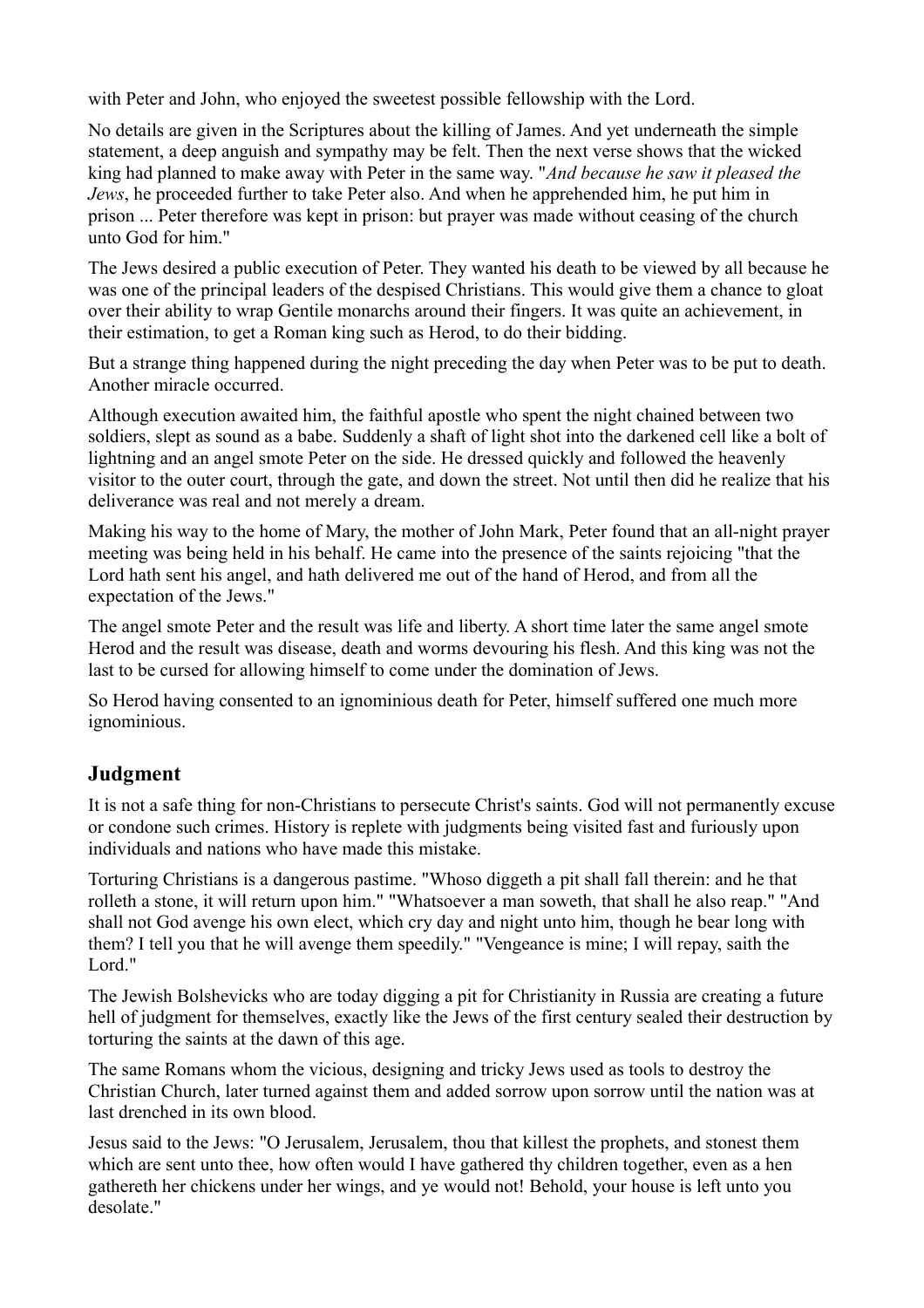This pathetic prophecy was literally fulfilled in the middle of the first century when Titus, the Roman Emperor, brought his iron legions against the city of Jerusalem for one of the most terrible slaughters the world has ever known.

Famine, disease, pestilence and starvation on the inside of the city walls—and the Romans pushing fiercely against them from the outside, brought upon the Jews such a wave of judgment and suffering as the human race has never before or since witnessed.

A few pertinent snatches from the history of the Jews, written by Josephus, will be sufficient to illustrate this fact:

"But the famine was too hard for all other passions, and it is destructive to nothing so much as to modesty; for what was otherwise worthy of reverence was in this case despised; insomuch that children pulled the very morsels that their fathers were eating out of their very mouths, and what was still more to be pitied, so did the mothers do as to their infants; and when those that were most dear were perishing under their hands, they were not ashamed to take from them the very last drops that might preserve their lives: and while they are after this manner, yet were they not concealed in so doing; but the seditious everywhere came upon them immediately, and snatched away from them what they had gotten from others; for when they saw any house shut up, this was to them a signal that the people within had gotten some food; whereupon they broke open the doors, and ran in, and took pieces of what they were eating almost up out of their throats, and this by force: the old men, who held their food fast, were beaten; and if the women hid what they had within their hands, their hair was torn for so doing; nor was there any commiseration shown either to the aged or to the infants, but they lifted up children from the ground as they hung upon the morsels they had gotten, and shook them down upon the floor ....

"This miserable procedure made Titus greatly to pity them, while they caught every day five hundred Jews; nay, some days they caught more: yet it did not appear to be safe for him to let those that were taken by force go their way, and to set a guard over so many he saw would be to make such as guarded them useless to him. The main reason why he did not forbid that cruelty was this, that he hoped the Jews might perhaps yield at that sight, out of fear lest they might themselves afterwards be liable to the same cruel treatment. So the soldiers, out of the wrath and hatred they bore the Jews, *nailed those they caught, one after one way, and another after another, to the crosses*, by way of jest, when their multitude was so great, that room was wanting for the crosses, and crosses wanting for the bodies ....

"Titus then went round about the enemy with some chosen troops, and fell upon their flanks himself; so the Jews, who had been before assaulted in their faces, wheeled about to Titus, and continued the fight. The armies also were now mixed one among another, and the dust that was raised so far hindered them from seeing one another, and the noise that was made so far hindered them from hearing one another, that neither side could discern an enemy from a friend. However, the Jews did not flinch, though not so much from their real strength, as from their despair of deliverance. The Romans also would not yield, by reason of the regard they had to glory, and to their reputation in war, and because Caesar himself went into the danger before them; insomuch that I cannot but think the Romans would in the seclusion have now taken even the whole multitude of the Jews, so very angry were they at them, had these not prevented the upshot of the battle, and retired into the city ....

"Then did the famine widen its progress, and devoured the people by whole houses and families; the upper rooms were full of women and children that were dying by famine, and the houses of the city were full of the dead bodies of the aged; the children also and the young men wandered about the market-places like shadows, all swelled with the famine, and fell down dead, wheresoever their misery seized them. As for burying them, those that were sick themselves were not able to do it; and those that were hearty and well were deterred from doing it by the great multitude of those dead bodies, and by the uncertainty there was how soon they should die themselves; for many died as they were burying others, and many went to their coffins before that fatal hour was come. Nor was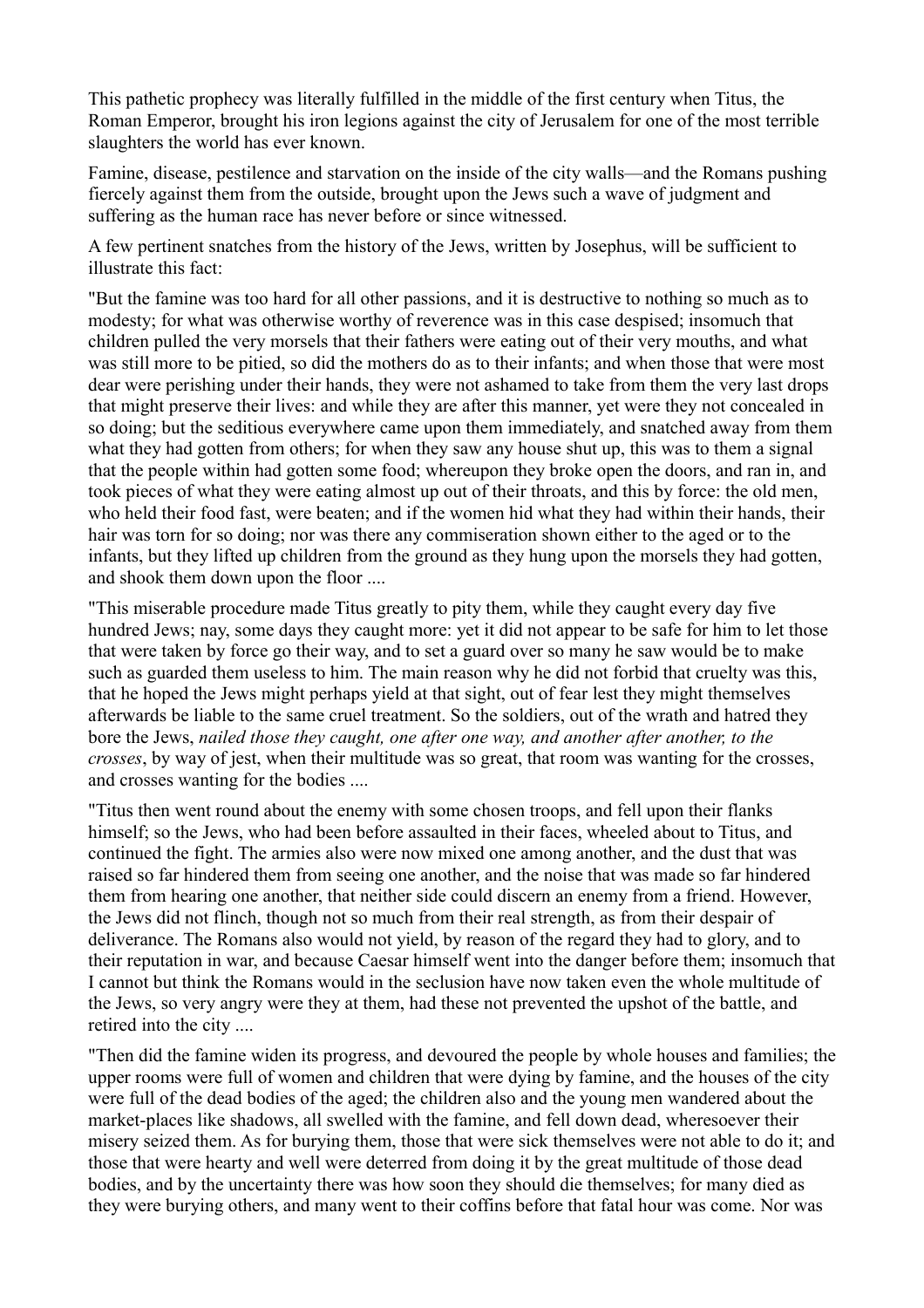there any lamentations made under these calamities, nor were heard any mournful complaints; but the famine confounded all natural passions; for those who were just going to die looked upon those that were gone to rest before them with dry eyes and open mouths. A deep silence also, and a kind of deadly night, had seized upon the city; while yet the robbers were still more terrible than these miseries were themselves; for they break open those houses which were no other than graves of dead bodies, and plundered them of what they had; and carrying off the coverings of their bodies, went out laughing, and tried the points of their swords in their dead bodies; and, in order to prove what metal they were made of, they thrust some of those through that still lay alive upon the ground; but for those that entreated them to lend them their right hand and their sword to despatch them, they were too proud to grant their requests, and left them to be consumed by the famine ....

"There was a certain woman that dwelt beyond Jordan, her name was Mary. She was eminent for her family and her wealth, and had fled away to Jerusalem with the rest of the multitude, and was with them besieged therein at this time. It was now become impossible for her any way to find any more food, while the famine pierced through her very bowels and marrow. She then attempted a most unnatural thing; and snatching up her son, who was a child sucking at her breast, she said, 'O thou miserable infant! for whom shall I preserve thee in this war, this famine, and this sedition? As to the war with the Romans, if they preserve our lives, we must be slaves. This famine also will destroy us, even before that slavery comes upon us. Yet are these Jewish rogues more terrible than both the other. *Come on; he thou my food*, and be thou a fury to these seditious varlets, and a byword to the world, which is all that is now wanting to complete the calamities of us Jews.' *As soon as she had said this, she slew her son, and then roasted him, and ate the one half of him, and kept the other half by her concealed*. Upon this the Jewish soldiers came in presently, and smelling the horrid scent of this food, they threatened her that they would cut her throat immediately if she did not show them what food she had gotten ready. She replied that she had saved a very fine portion of it for them, and withal uncovered what was left of her son. Hereupon they were seized with a horror and amazement of mind, and stood astonished at the sight, when she said to them, 'This is mine own son, and what hath been done was mine own doing! Come, eat of this food; for I have eaten of it myself! Do not you pretend to be either more tender than a woman, or more compassionate than a mother; but if you be so scrupulous, and do abominate this my sacrifice, as I have eaten the one half, let the rest be reserved for me also'? After which those men went out trembling, being never so much affrighted at anything as they were at this, and with some difficulty they left the rest of that meat to the mother.

"This sad instance was quickly told to the Romans, some of whom could not believe it, and others pitied the distress which the Jews were under; but there were many of them who were thereby induced to a more bitter hatred than ordinary against our nation. But for Caesar, he excused himself before God as to this matter, and said that he had proposed peace and liberty to the Jews, as well as an oblivion of all their former insolent practices; but that they, instead of concord, had chosen sedition; instead of peace, war; and before satiety and abundance, a famine."

Josephus tells how this state of affairs continued for months until finally the Roman soldiers set fire to the gates and literally burned their way into the city. The siege of Titus continued until the sacred Temple was burned and razed to the ground. He continues:

"While the holy house was on fire, everything was plundered that came to hand, and ten thousand of those that were caught were slain; nor was there a commiseration of any age, or any reverence of gravity, but children, and old men, and profane persons, and priests were all slain in the same manner; so that this war went round all sorts of men, and brought them to destruction, and as well those that made supplication for their lives, as those that defended themselves by fighting. The flame was also carried a long way, and made an echo, together with the groans of those that were slain; and because this hill was high, and the works at the temple were very great, one would have thought the whole city had been on fire."

Again we are reminded of the Lord's reference to this terrible judgment which was predicted to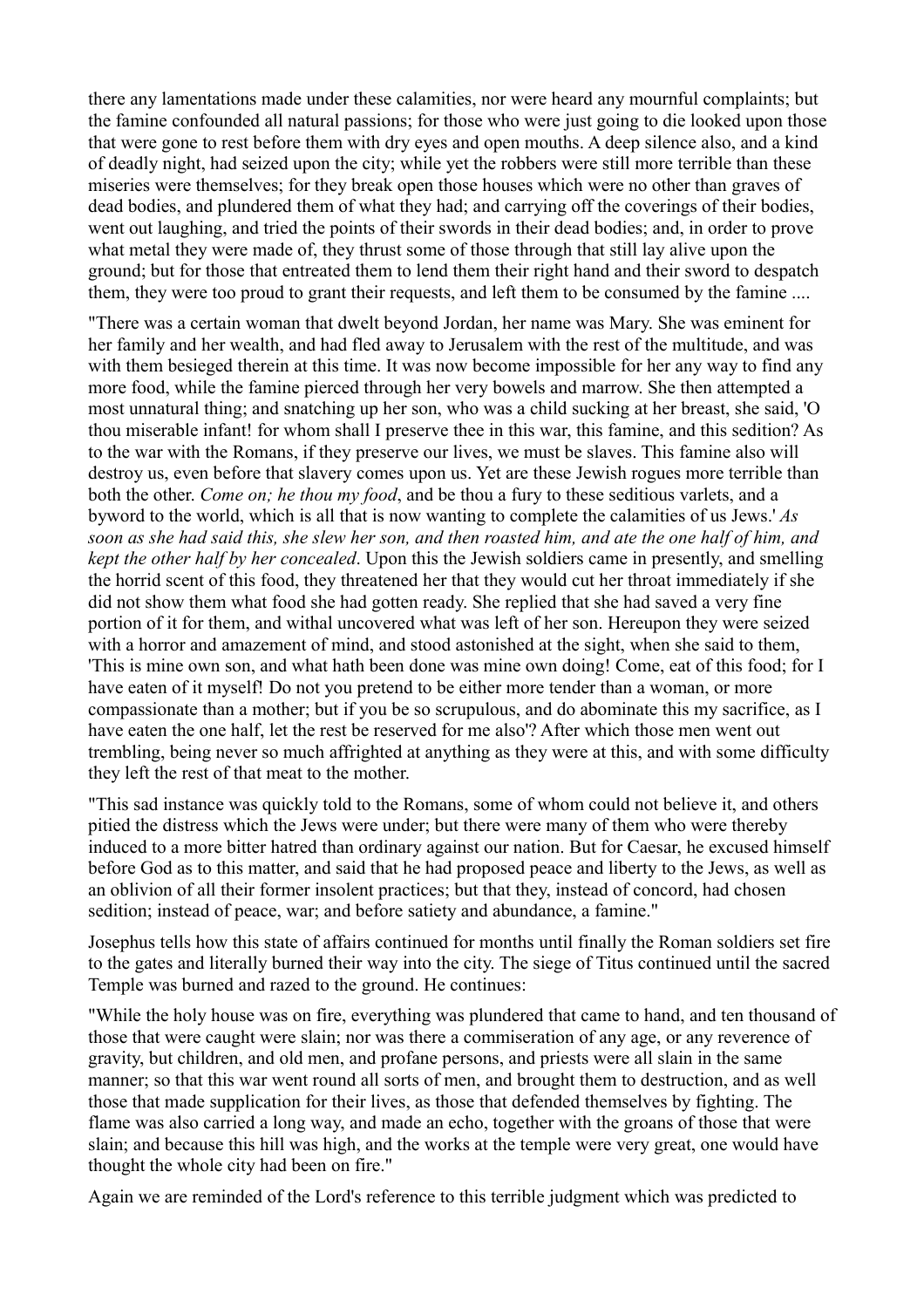come upon the Jews, "Your house is left unto you desolate."

### **The Jews and the Church (Continued)**

The destruction of the Jerusalem Temple in A.D. 70 was a direct fulfillment of the prophecy made by Jesus in Matthew 24:2, "See ye not all these things? Verily I say unto you, There shall not be left here one stone upon another, that shall not be thrown down."

Naturally, when Titus plowed down this gorgeous structure, Christians hailed the event as a confirmation of the Lord's ability to read the future. This aroused ever increasing interest in prophetic subjects among the believers. The destruction of the Temple and the siege at Jerusalem resulted in the dispersion of the Jews. And wherever they went, they carried burning hatred in their hearts for the saints because they were constantly reminded that Christ had predicted their downfall.

Now, coming to the middle of the fourth century we find another example of Jewish influence over Gentile rulers, which is equally as remarkable as their control of King Herod.

For three hundred years, powerful Jews dispersed to all parts of the Roman Empire, kindled ill-will against the Christians. Then came Emperor Constantine who reversed everything and made Christianity the official State religion of the nation. This was a rebuff to both the Jews and pagans who had used every conceivable scheme to destroy the Faith.

After the departure of Constantine from this life, his three sons ruled the Empire. Meanwhile the Jews bided their time, waiting for the right opportunity to place a Gentile in power whom they could control. Their chance came, following the death of Constantine's last son, when Julian ascended to the throne.

Contempt for Christianity filtered through Julian's mind and he resolved, as soon as an occasion might arise, to deal it a final, crushing blow. He swore that when the time was ripe he would throw off the religious cloak of Constantine.

It remained for the Jews to produce a situation in which they could assist Julian in venting his spleen against the believers who were then growing strong both in numbers and spiritual strength, due to more than a half century of religious freedom. Happily for the Church, this Emperor reigned only two years, but those two years embodied a period of unspeakable agony.

Julian gave the Christians the name "Galileans" which, in his day, was a word that carried a slur with it. As if actuated by the spirit of anti-Christ he adopted the curious means of attempting to nullify the Bible prophecies. His contact with the Jews was no doubt responsible for this novel idea. Early training had taught him how to gain favor with Jewish leaders by insulting and tormenting the followers of Christ.

Neither Jews or Christians had forgotten that the destruction of the Temple was a fulfillment of predictions made by the Lord. It was therefore decided that, as a slap at the Christians, Julian should rebuild the edifice in Jerusalem and turn it over to the Jews.

From all quarters of the Empire, Jews came to assist in erecting the building and to offer their wealth. Julian personally made the preliminary arrangements and sent one of his chief officers to superintend the work. The Jews who were directing affairs from within the shadows, shaping the official policies of the Empire, saw in this a deadly rebuff which promised to ultimately threaten the very existence of the Christian religion in the world.

Stirring scenes were enacted. Women brought their ornaments and jewels by the cartloads. So much precious metal was received that tools were even cast and forged of it. It looked to Jews and pagans as if the prophecies of the Bible relating to Palestine were going to be set aside.

*But God intervened at the last minute* and when the Temple was part way built a violent earthquake and severe electrical storm took place which demolished the whole undertaking. Fear came upon the Jews and the workers so that all activities were suspended. Not only Christian writers, but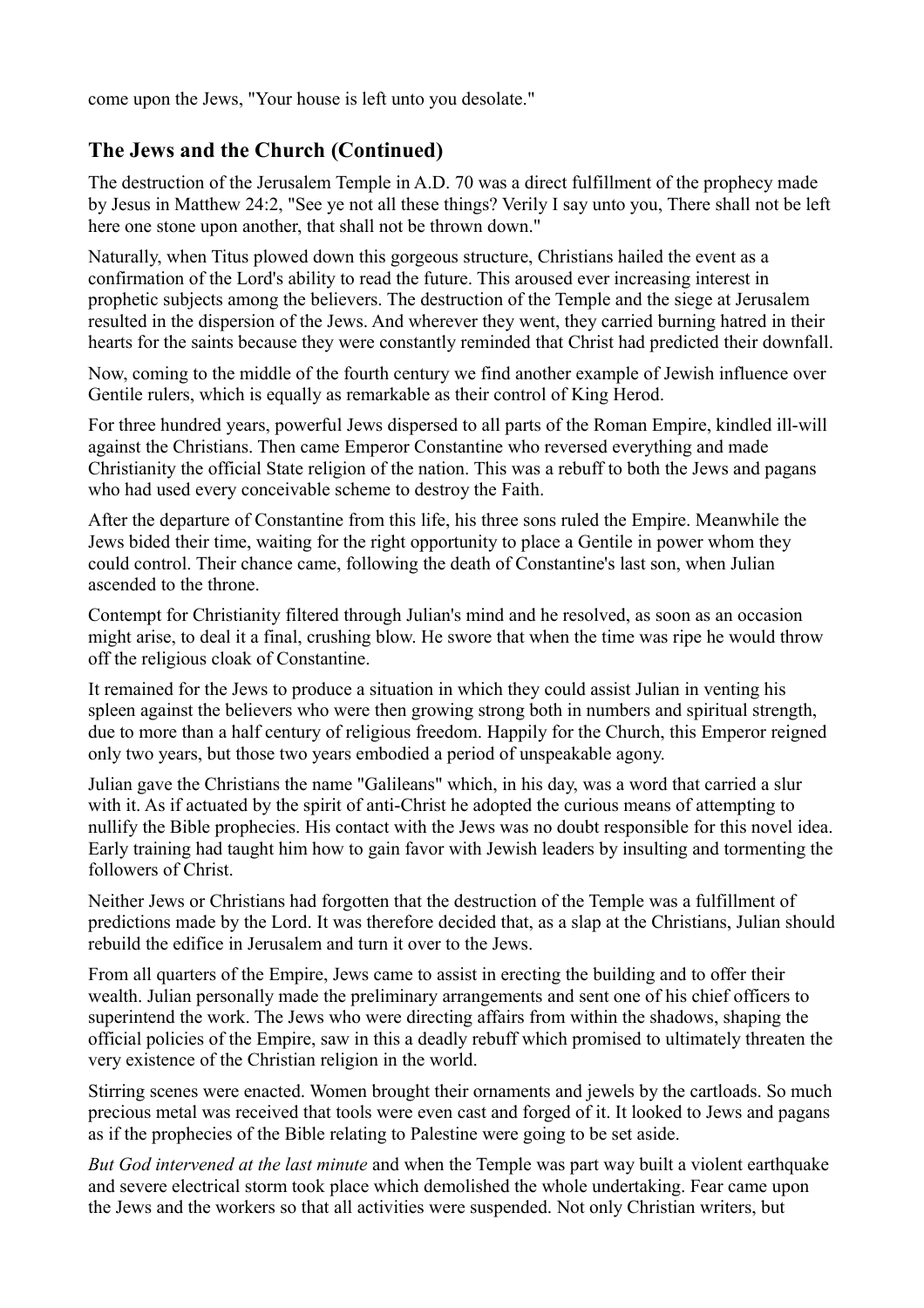pagans as well, record this strange happening.

Julian was mortally wounded on the field of battle with the Persians a few months later. He became known in history as "the Apostate." It has been related that just prior to his death, he cried: "Thou hast conquered after all, O Galilean."

Church leaders, through the age, have been alert to Satan's use of the Jewish people in thwarting the program of Christ in the world. Some Christians have been more outspoken than others, on the subject, but every generation has produced its watchmen who have known the truth and have dared to proclaim it. Among the more bold spokesmen on this question was [Martin Luther](http://greatwhitedesert.org/dir/index.php?title=Martin_Luther) who prepared a treatise entitled, *[The Jews and Their Lies](http://greatwhitedesert.org/dir/index.php?title=The_Jews_and_Their_Lies)*. In it we read the following statements which are characteristic of the entire discussion:

"How the Jews love the Book of Esther, which is so suitable to their bloodthirsty, revengeful, murderous appetite and hopes! The sun has never shone on such a bloodthirsty and revengeful people, who fancy themselves to be the chosen people so that they can murder and strangle the heathen.

"No folk under the sun is more greedy than they are, than they have been and always will be, as one can see from their accursed usury. They console themselves that when their Messiah comes, he will collect all the gold and silver in the world and divide it amongst them.

"The Princes and authorities sit and snore with open mouths and let the Jews take, steal and rob what they want out of their open purses and chests; *i.e.*—they let themselves and their subjects be skinned and sucked dry by the Jews' usury, and make themselves, with their own money, beggars in their own State .... The Jews have got our money and property, and are therefore our masters in our own land.

"It all agrees with the judgment of Christ that they are poisonous, bitter, vindictive, and malicious serpents, assassins and children of the devils who kill and inflict injuries by stealth because they cannot do so openly.

"I will give my true council. 1) Set their Synagogues and schools on fire, and heap over earth that which will not burn, so that none may see a stone or cinder of them evermore .... 2) Break down their houses likewise, for they practice therein the same thing that they practice in their schools .... 3) Take from them all their prayer-books and Talmudic writings where such idolatry, lies, curses and blasphemies are taught. 4) Forbid their Rabbis to teach henceforth on pain of death .... 5) Abolish absolutely the right of way for the Jews, for they have nothing to do in the country .... 6) Forbid them usury .... 7) Give flail, ax, mattock, spade, distaff and spindle into the hands of the young Jew and Jewesses, and let them earn their bread in the sweat of their noses ...."

"But if we fear that they may do us harm in body, wife, child, servant, beast, etc., etc. ... let us reckon up with them what they have taken from us by usury, and so share it amicably, but drive them for ever into the fields.

"Anyone might think I am saying too much. I am not saying too much, but rather far too little .... If we do not want to partake in the Jews' blasphemies we must be separated and they must be driven out of the land. That is the best advice that secures both sides in such a case."

#### **The Jews and Communism**

No informed person who is truthful denies the Jewish character of Communism. The writer recently published in one of his magazines, the names and nationalities of every leader in the Moscow dictatorship as it was set up eighteen years ago. It was discovered that out of the 545 members of the bureaucracy, 454 were Jews and there were only 23 Russians in the group.

In other words, the Russian people are governed by a gang of anti-Christian foreigners, many of whom are said to be unable to speak the language of the people they govern. Some of the principal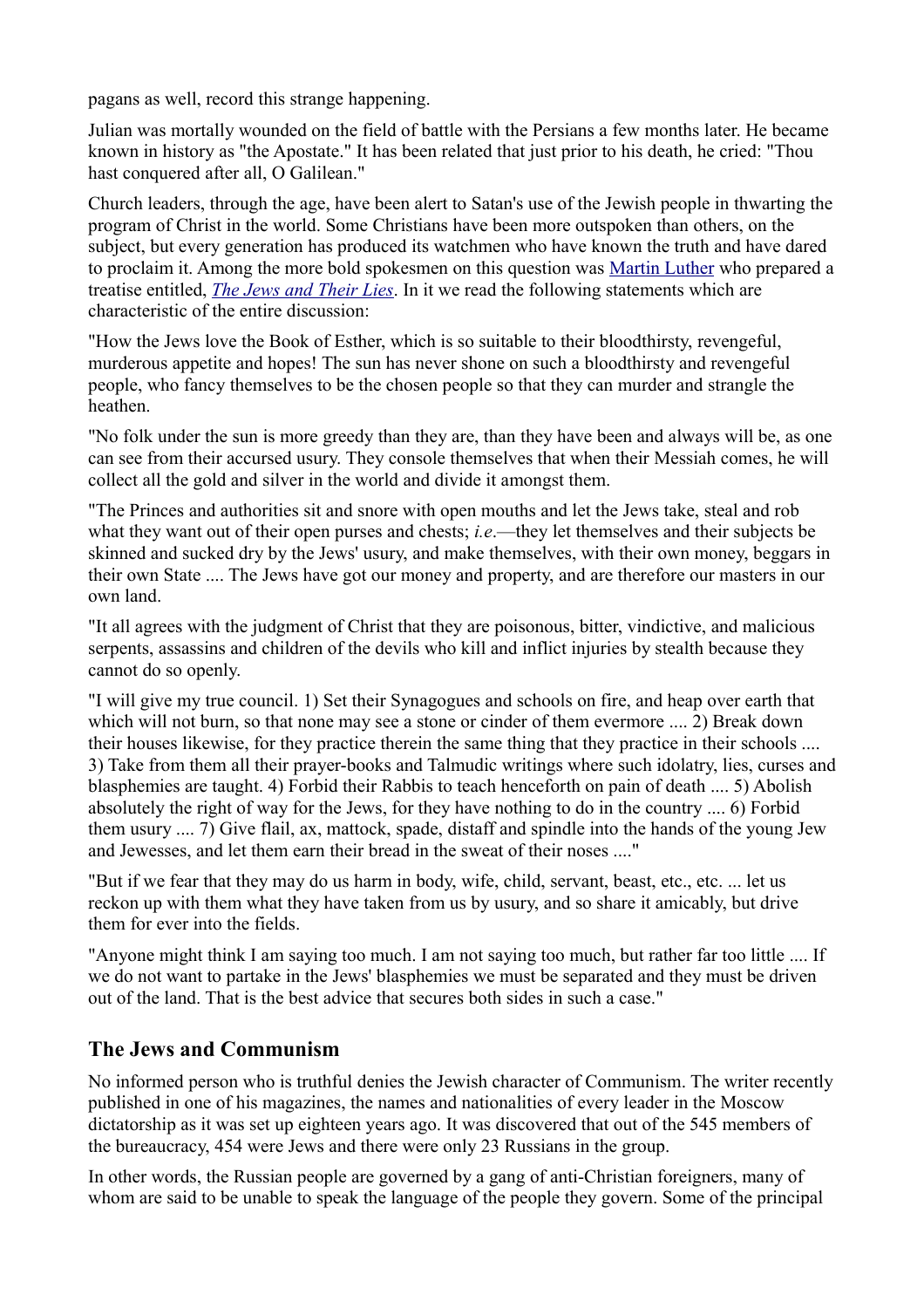officials of the Red government are reported to have come from the East Side of New York.

It has been said on the floor of the United States Congress, and the charge has not been denied, that a certain Jewish banking concern in Wall Street sponsored Trotsky's mass meetings of rebellion in New York some years ago, sent him across the ocean secretly, and deposited millions of dollars in a Swedish bank to the credit of the destroyers, with which the Russian revolution was financed.

In her remarkable book *[Waters Flowing Eastward](http://www.greatwhitedesert.org/documents/Fry_-_Waters_Flowing_Eastward.pdf)* Mrs. L. Fry states that back in 1893 a Jewish secret order here in America appointed Jacob Schiff, a Wall Street Jew, chairman of its committee on Russian revolutionary activities. If this is true, it simply means that Mr. Schiff sat at his desk in New York and directed the destruction of the Czar's government thousands of miles away.

It is impossible to separate Jewish Communism from Jewish Capitalism. Laboring men who think they can free themselves from the Money Power by embracing Communism are being betrayed by soap-box oratory.

The Moscow leaders are the world's wealthiest Capitalists. They own one-sixth of the earth's surface. They control one hundred and sixty million Gentile slaves. The Russian people are not allowed to vote, own property, exercise free speech, enjoy freedom of press, or worship God. The masses are kept in their weakened, helpless condition by the most powerful system of secret police ever invented in the history of the world.

The attitude of Communism toward Christianity was explained by Lunatcharski, one of the leading Jewish members of the Moscow dictatorship:

"Why should we believe in God?—We hate Christianity and Christians. Even the best of them must be regarded as our worst enemies. They preach love of one's neighbor, and pity, which is contrary to our principles. Christian love is a hinderance to the revolution. Down with love of one's neighbor; what we want is hatred. We must know how to hate, for only at this price can we conquer the universe. We have done with the kings of the earth; let us now deal with the kings of the skies. *The anti-religious campaign must not be restricted to Soviet Russia: it should be carried on throughout the entire world*. The fight should also be developed in the Moslem and Catholic countries, with the same ends in view and by the same means."

There is no way of knowing how many millions of Russian Christians have been slain during the last eighteen years because of their faith in Jesus Christ.

The magazine, *New Outlook*, recently carried an article entitled, "Men of Russia." It was the author's purpose to make a critical examination of the ring leaders of international Communism. He says: "Some of the business men are Russians, but most of them are of other bloods, and practically all of them have prison records .... In considering the men of Russia, it should be remembered that it isn't often that ex-prisoners get a crack at the society which punished them, but they did in Russia."

The writer in *New Outlook*, then proceeds to discuss some of Moscow's principal Jewish fiends:

"Joseph Stalin is a minor official of the Soviet Government. He is but one of the three hundred or so members of the Central Executive Committee, and yet, nevertheless, he is the first man of Russia today. Although serving as secretary of the All-Russian Communist Party, Stalin is not a Russian. His every feature is commensurate with '*stalin*', the Russian word for steel." Parenthetically it should be remarked that Stalin is merely the customary "Gentile Front" for the Moscow Jewish leaders. His Gentile wife died a "mysterious" death recently and he immediately married a Jewess.

The article continues:

"Lazarus M. Kaganovitch is a member of the Politbureau or arbitrary 'Brain Trust', and chief organizer of the Second Five Year Plan. This Polish Jew is Stalin's Number One Boy, and his logical successor as dictator.

"Maxim Maximovich Litvinov is Commissar of Foreign Affairs. He is the super-traveling salesman of Bolshevism. This shrewd Polish Jew has fought diplomatic battles in every political arena where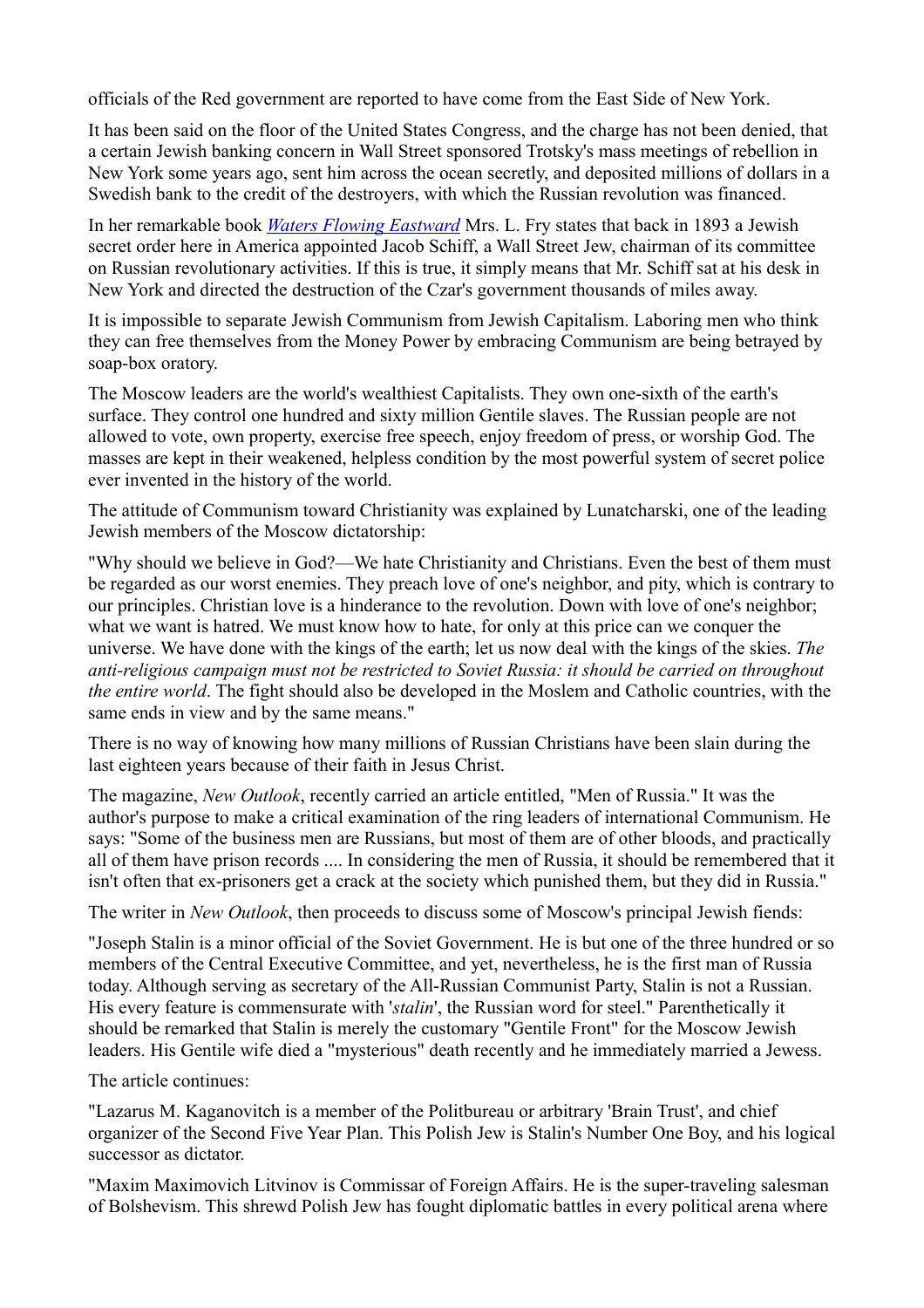the gate receipts warranted his appearance. He returns from these victories from time to time to his spacious Moscow office to check up one more Red diplomatic triumph by sticking a new red glass tack in the huge map which covers the wall behind his desk.

"Klementy Voroshilov (another Jew) is Commissar of War and Commander-in-Chief of the Army and Navy. He is the dashing yet modest cavalry officer who is charged with preparing the Russian forces for an anticipated war.

"Mikhail Kalinin, (an Armenian Jew) is President of the Union of Soviet Socialist Republics. Like all big leaders he served his term in prison, taking an important part in the revolution of 1905 as member of the Council of Workers' Deputies.

"Karl Radek, (another Jew) is Contributing Editor of *Izvestia*, official government newspaper. Radek has frequently been suppressed by radical organizations for being too radical.

"Michael Borodin, Editor of the English-language *Moscow Daily News*. This Czechoslovakian Jew was educated at Valparaiso University in Indiana; and spent many years agitating for the International Communist Party, in Spain, in Mexico, in America, the British Isles, and China.

"'Just' Padolsky, master of the Foreign Office Press-Censorship Bureau. He may have a first name, but it is doubtful that anyone in Russia, including his wife, knows it. He is a soft-spoken Jew in eight languages, not counting American slang, of which he has a thorough knowledge. Padolsky is a hundred per cent Communist.

"Jerry Lifschitz, Ex-Vice-Yankee Consul, ex-Second-in-Command of Moscow Amtorg. This Polish Jew, had an American jail and prison record for I.W.W. activities; and an added palm for being twice tarred and feathered by irate Midwest American farmers.

"Comrade Smirdovitch, (another Jew) is the 'Red Pope'. Smirdovitch, an atheist, is the official restrainer and regulator of religion in the U.S.S.R. He is a member of the important Central Executive Committee. As the official Anti-Christ of the Soviet Republics, he decides how far remaining priests of the church may go toward preaching the Word of God. Kindly, cultured, educated, tolerant in manner, Smirdovitch says religion will die out when divorced from superstitious ritual, pomp, and fear. His job is to help kill it."

Toward the close of the article, this writer in the *New Outlook* says: "But the men who control Russia are not Russians. *Members of the Jewish race from all over the world predominate*. Every member of the foreign office press censor bureau is a Jew. Little men of Russia who help in responsible positions, heads of offices, trusts, are mostly Jews."

Let Christians remember that the international Jewish Communists and Capitalists expect to eventually destroy all Gentile governments, rule the world, and establish throughout the earth the kind of conditions they have introduced in Soviet Russia. They expect to murder all Christian believers and blot Christianity out of existence. The struggle is between the philosophy of the Jew Karl Marx and the Gospel of the Lord Jesus Christ.

The manner in which the Moscow Jews have proceeded with their program of destruction is recorded in a quotation taken from the *London Times* dated November 14, 1919. The quotation is a letter written by a British army officer, who was stationed at the time in southern Russia, to his wife in England. It reads:

"The Bolshevists are devils ... I hope to send you copies of 64 official photos taken by British officers at Odessa when the town was taken by the Bolshevists ... I suggest you ... make them widely known. Their horror may make people realize .... The victim gets crucified with nails through his elbows. The hands are treated with a solution which shrivels the skin. The skin is cut out with a razor, round the wrist, and peeled off, till it hangs by the finger nails—a human glove. The victim gets terrified and insane .... Other photos are of women. Women with their breasts cut off to the bone .... Passes issued to Bolshevists by commissaries ... authorize holders to arrest any girl they fancy for use of the soldiery. Sixty-two girls of all classes were arrested like this and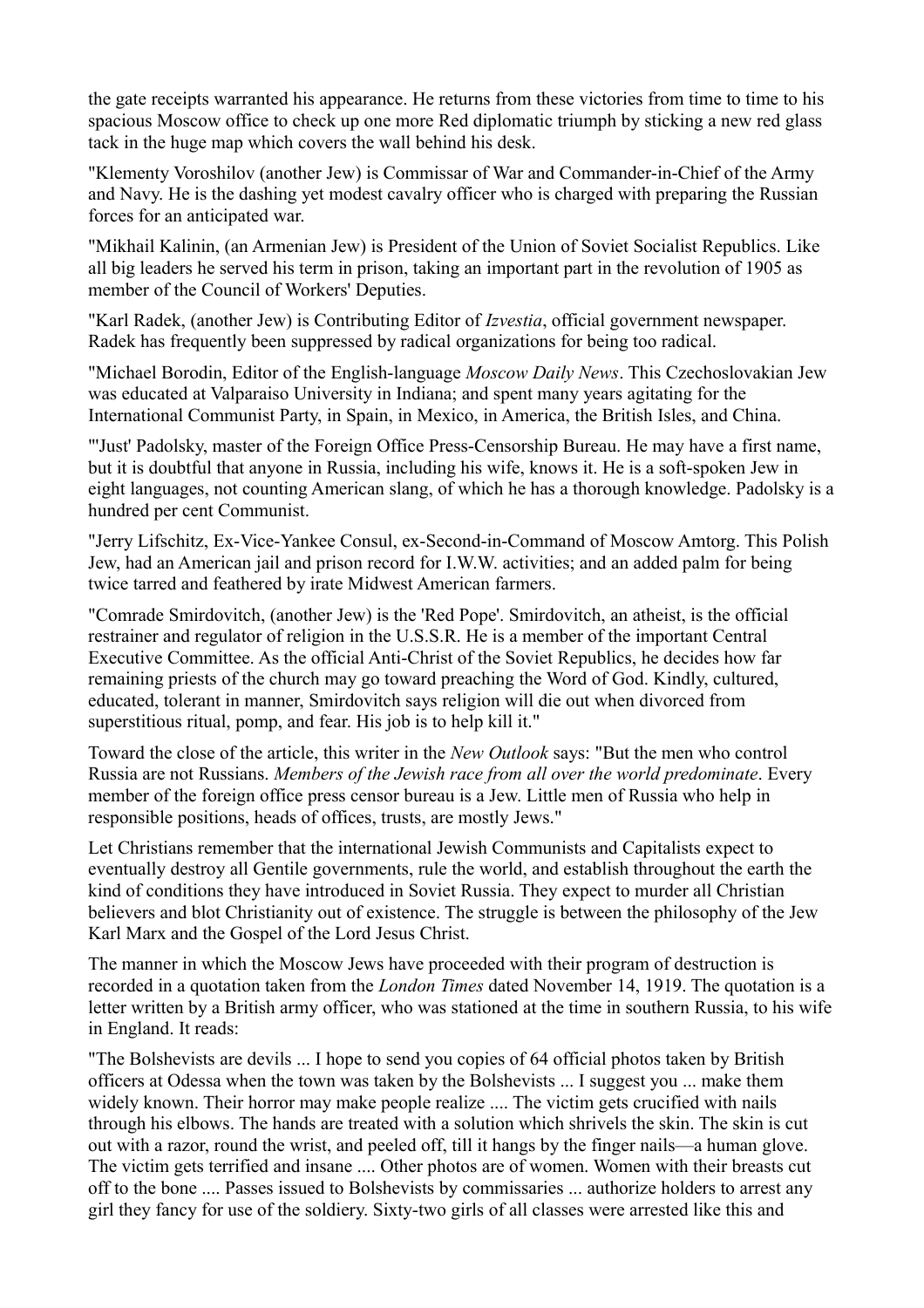thrown to the Bolshevist troops. Those who struggled were killed .... The rest when used ... were mutilated and thrown dead or dying into the river .... Slaughter-houses were choked with corpses .... Hundreds of suspects, men, women and children, were herded in these, doors and windows manned and the struggling mass fired into until most of them were dead or dying. The doors were then locked and they were left ... veritable plague spots ... causing widespread epidemics .... The Bible, to them is a 'counter-revolutionary' book to be stamped out ... churches are used for anything from movie shows to 'slaughterhouses.'"

Let no Christian be duped into believing that we are supposed to sit supinely by and permit the Reds to create a reign of terror in America simply because this menace happens to be a "Jewocracy." True, there is a stratum of Jewry that is indeed "Chosen" and has been a blessing to humanity through the centuries, but there is another stratum that is a "curse in all places" as Jeremiah said they would be. Speaking through the lips of the prophet in Ezekiel 38:3, God said: "I am against thee, O Gog"—and this is a clear reference to Communism with its seat of government in "*Meshech*" (Moscow).

It is possible that this invisible empire has existed as a self-propagating body ever since the Jewish leaders contacted the Chaldeans while in Babylonia. Persons holding to this view agree that the organization has almost completed its course, that the time for the consummation of the plot is near at hand, that the last great attack is now being launched for the purpose of setting up an international system of Jewish government. The existence of this secret sinister organization in New Testament times is implied in 1 John 4:3, "And this is that spirit of anti-Christ whereof ye have heard that it should come; and even now already is it in the world."

The entire cabal is so large and far-reaching, its motives so hellish, its plan of attack so contrary to Christian thinking, that it simply staggers the mind when it is first exposed to view. But the results of its devastating influence may be seen both in history and among the nations today. It breathes the spirit of the last great Beast-Emperor described in the thirteenth chapter of Revelation. It discloses the perverted Messianic theories of an apostate people.

This anti-Christ force has apparently manifested itself from its underground sources in different ways at different periods of history, but never with the boldness and permanency that it has since it came to the surface eighteen years ago.

There have always been two kinds of Jews. One racial division represents all that is highest and best in Jewry, and regards the Jews primarily as being a system of religion. The other has little inclination toward religion, but regards Jewry as a political State, the purpose of which is to conduct world conquest until the nations are brought under one head with themselves in control and all the Gentiles changed into serfs.

When the Romans turned against the designing and wicked political leaders of Israel, the Pharisees and Sadducees were driven under cover. With the dispersion that followed, their taint was taken to the ends of the earth and has grown up in every nation. No doubt Jesus had this in mind when he warned to: "Beware of the leaven of the Pharisees and of the Sadducees." In all parts of the world it appears that this poison "leaven" is "leavening" the whole lump of the nations. What used to be the Russian Empire is now completely "leavened."

These are the subversive forces that have moved through the centuries, changing their form from time to time as governments have been made to heave, totter, cave in, and fall, but always with the same object in view, a final culmination when all nations will be leveled and a super-Jewish State set up, presided over by one man, their apostate Messiah. This is the genius behind Socialism and Communism.